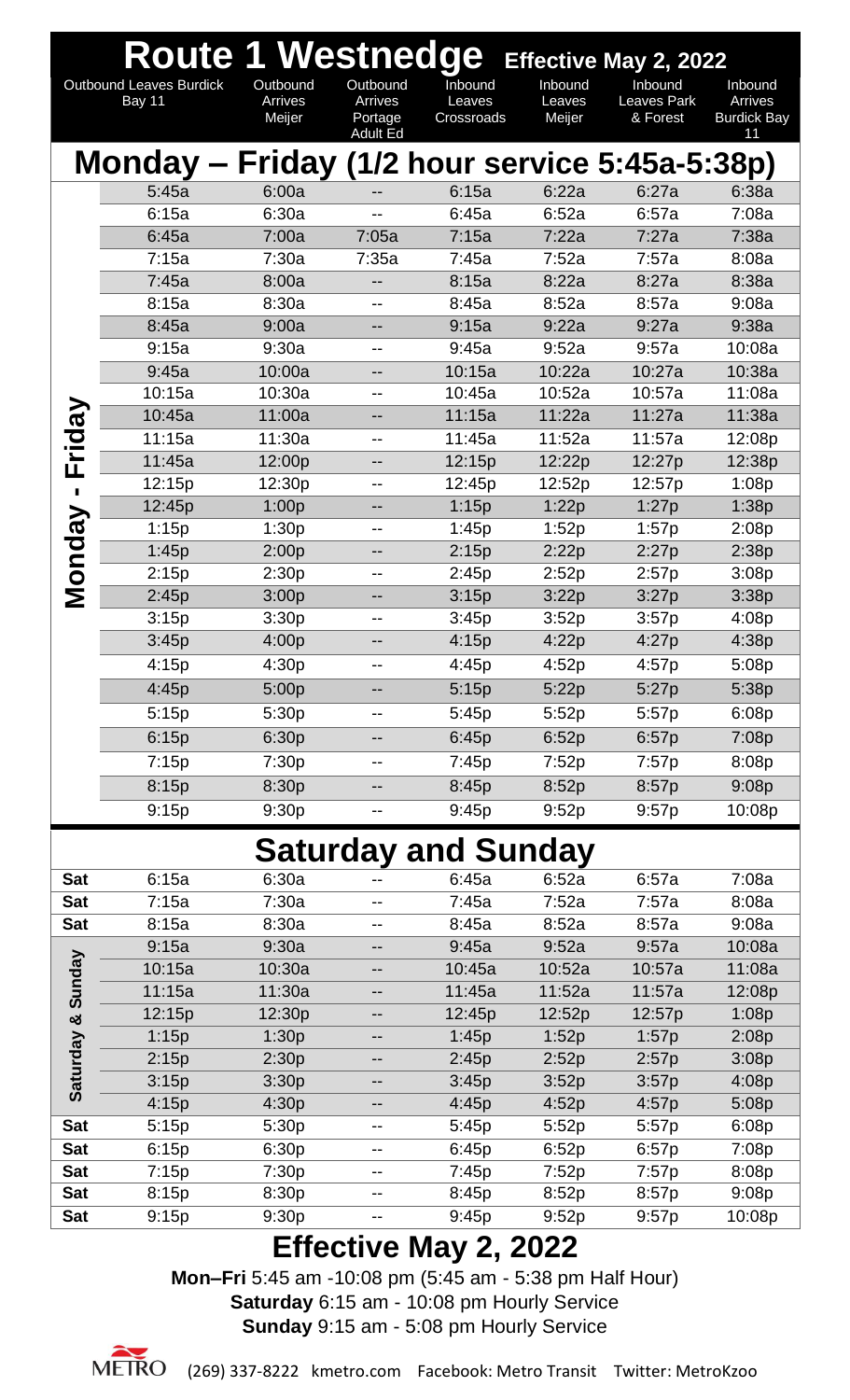|                | Route 2 Portage Effective May 2, 2022 |                                                |                                                     |                                            |                                      |  |  |  |  |  |
|----------------|---------------------------------------|------------------------------------------------|-----------------------------------------------------|--------------------------------------------|--------------------------------------|--|--|--|--|--|
|                | <b>Outbound Leaves</b><br>Rose Bay 4  | Outbound<br><b>Arrives Portage</b><br>& Miller | <b>Inbound Arrives</b><br>Davis Creek<br>Apartments | <b>Inbound Arrives</b><br>Portage & Miller | <b>Inbound Arrives</b><br>Rose Bay 4 |  |  |  |  |  |
|                |                                       |                                                | <b>Monday - Friday</b>                              |                                            |                                      |  |  |  |  |  |
|                | 6:15a                                 | 6:20a                                          | 6:45a                                               | 6:52a                                      | 7:08a                                |  |  |  |  |  |
|                | 7:15a                                 | 7:20a                                          | 7:45a                                               | 7:52a                                      | 8:08a                                |  |  |  |  |  |
|                | 8:15a                                 | 8:20a                                          | 8:45a                                               | 8:52a                                      | 9:08a                                |  |  |  |  |  |
|                | 9:15a                                 | 9:20a                                          | 9:45a                                               | 9:52a                                      | 10:08a                               |  |  |  |  |  |
|                | 10:15a                                | 10:20a                                         | 10:45a                                              | 10:52a                                     | 11:08a                               |  |  |  |  |  |
|                | 11:15a                                | 11:20a                                         | 11:45a                                              | 11:52a                                     | 12:08p                               |  |  |  |  |  |
| Friday         | 12:15p                                | 12:20p                                         | 12:45p                                              | 12:52p                                     | 1:08p                                |  |  |  |  |  |
| $\blacksquare$ | 1:15p                                 | 1:20p                                          | 1:45p                                               | 1:52p                                      | 2:08p                                |  |  |  |  |  |
|                | 2:15p                                 | 2:20p                                          | 2:45p                                               | 2:52p                                      | 3:08p                                |  |  |  |  |  |
|                | 3:15p                                 | 3:20p                                          | 3:45p                                               | 3:52p                                      | 4:08p                                |  |  |  |  |  |
| Monday         | 4:15p                                 | 4:20p                                          | 4:45p                                               | 4:52p                                      | 5:08p                                |  |  |  |  |  |
|                | 5:15p                                 | 5:20p                                          | 5:45p                                               | 5:52p                                      | 6:08p                                |  |  |  |  |  |
|                | 6:15p                                 | 6:20p                                          | 6:45p                                               | 6:52p                                      | 7:08p                                |  |  |  |  |  |
|                | 7:15p                                 | 7:20p                                          | 7:45p                                               | 7:52p                                      | 8:08p                                |  |  |  |  |  |
|                | 8:15p                                 | 8:20p                                          | 8:45p                                               | 8:52p                                      | 9:08p                                |  |  |  |  |  |
|                | 9:15p                                 | 9:20p                                          | 9:45p                                               | 9:52p                                      | 10:08p                               |  |  |  |  |  |
|                |                                       | <b>Saturday and Sunday</b>                     |                                                     |                                            |                                      |  |  |  |  |  |
| <b>Sat</b>     | 6:15a                                 | 6:20a                                          | 6:45a                                               | 6:52a                                      | 7:08a                                |  |  |  |  |  |
| <b>Sat</b>     | 7:15a                                 | 7:20a                                          | 7:45a                                               | 7:52a                                      | 8:08a                                |  |  |  |  |  |
| <b>Sat</b>     | 8:15a                                 | 8:20a                                          | 8:45a                                               | 8:52a                                      | 9:08a                                |  |  |  |  |  |
|                | 9:15a                                 | 9:20a                                          | 9:45a                                               | 9:52a                                      | 10:08a                               |  |  |  |  |  |
| Sunday         | 10:15a                                | 10:20a                                         | 10:45a                                              | 10:52a                                     | 11:08a                               |  |  |  |  |  |
|                | 11:15a                                | 11:20a                                         | 11:45a                                              | 11:52a                                     | 12:08p                               |  |  |  |  |  |
| ಯ              | 12:15p                                | 12:20p                                         | 12:45p                                              | 12:52p                                     | 1:08p                                |  |  |  |  |  |
|                | 1:15p                                 | 1:20p                                          | 1:45p                                               | 1:52p                                      | 2:08p                                |  |  |  |  |  |
| Saturday       | 2:15p                                 | 2:20p                                          | 2:45p                                               | 2:52p                                      | 3:08p                                |  |  |  |  |  |
|                | 3:15p                                 | 3:20p                                          | 3:45p                                               | 3:52p                                      | 4:08p                                |  |  |  |  |  |
|                | 4:15p                                 | 4:20p                                          | 4:45p                                               | 4:52p                                      | 5:08p                                |  |  |  |  |  |
| <b>Sat</b>     | 5:15p                                 | 5:20p                                          | 5:45p                                               | 5:52p                                      | 6:08p                                |  |  |  |  |  |
| <b>Sat</b>     | 6:15p                                 | 6:20p                                          | 6:45p                                               | 6:52p                                      | 7:08p                                |  |  |  |  |  |
| <b>Sat</b>     | 7:15p                                 | 7:20p                                          | 7:45p                                               | 7:52p                                      | 8:08p                                |  |  |  |  |  |
| <b>Sat</b>     | 8:15p                                 | 8:20p                                          | 8:45p                                               | 8:52p                                      | 9:08p                                |  |  |  |  |  |
| <b>Sat</b>     | 9:15p                                 | 9:20p                                          | 9:45p                                               | 9:52p                                      | 10:08p                               |  |  |  |  |  |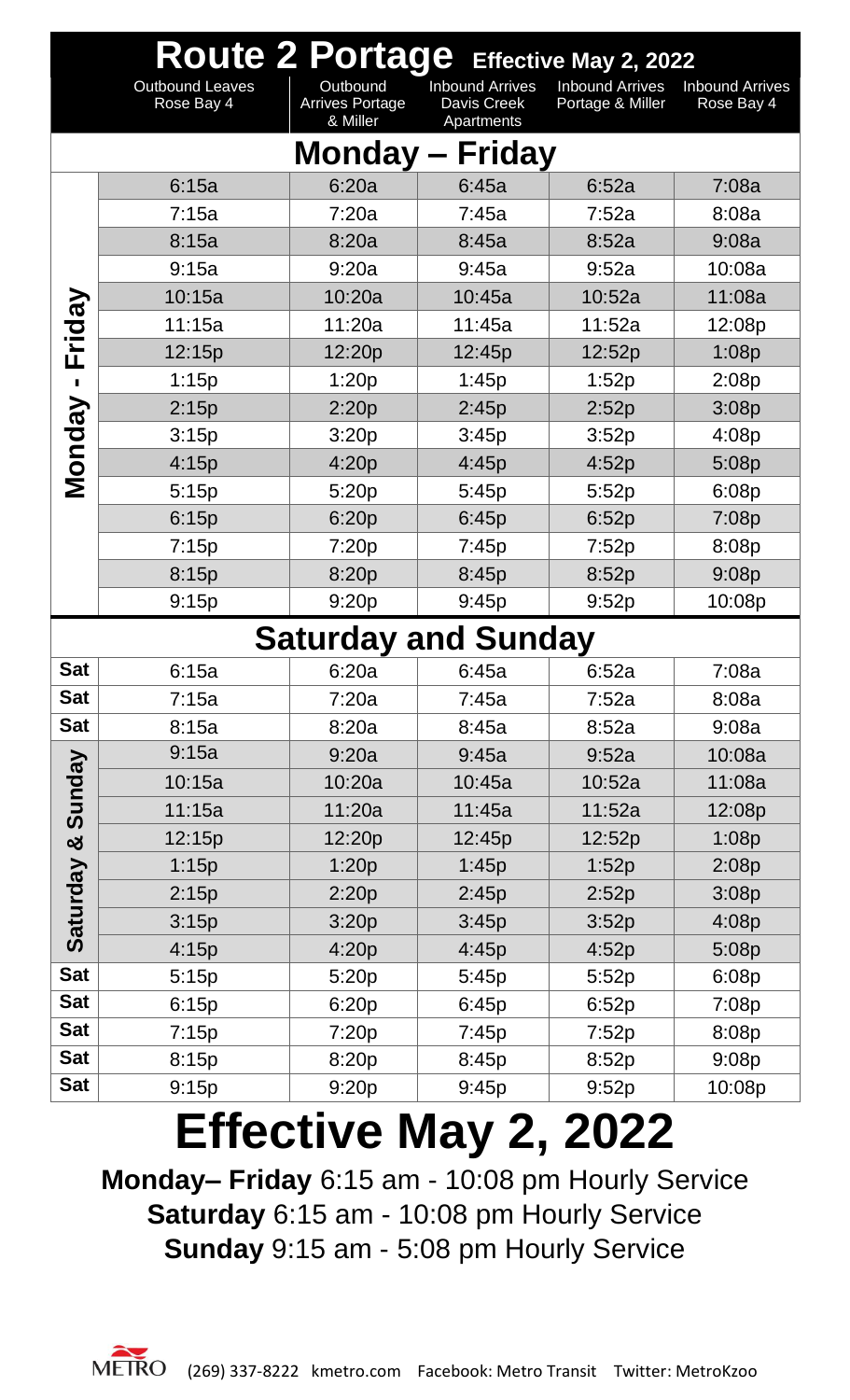|               | Route 3 W. Michigan Effective May 2, 2022        |                                         |                                            |                                          |                                                         |  |  |  |  |
|---------------|--------------------------------------------------|-----------------------------------------|--------------------------------------------|------------------------------------------|---------------------------------------------------------|--|--|--|--|
|               | <b>Outbound Leaves</b><br>Campus<br>Loading Zone | <b>Outbound Eleventh</b><br>and Stadium | <b>Outbound Arrives</b><br>Maple Hill Mall | <b>Inbound Arrives</b><br>West Main Mall | <b>Inbound Arrives</b><br>Campus<br><b>Loading Zone</b> |  |  |  |  |
|               |                                                  |                                         | <b>Monday – Friday</b>                     |                                          |                                                         |  |  |  |  |
|               | 6:00a                                            | 6:10a                                   | 6:30a                                      | 6:35a                                    | 6:55a                                                   |  |  |  |  |
|               | 7:00a                                            | 7:10a                                   | 7:30a                                      | 7:35a                                    | 7:55a                                                   |  |  |  |  |
|               | 8:00a                                            | 8:10a                                   | 8:30a                                      | 8:35a                                    | 8:55a                                                   |  |  |  |  |
|               | 9:00a                                            | 9:10a                                   | 9:30a                                      | 9:35a                                    | 9:55a                                                   |  |  |  |  |
|               | 10:00a                                           | 10:10a                                  | 10:30a                                     | 10:35a                                   | 10:55a                                                  |  |  |  |  |
| Friday        | 11:00a                                           | 11:10a                                  | 11:30a                                     | 11:35a                                   | 11:55a                                                  |  |  |  |  |
|               | 12:00p                                           | 12:10p                                  | 12:30p                                     | 12:35p                                   | 12:55p                                                  |  |  |  |  |
|               | 1:00p                                            | 1:10p                                   | 1:30p                                      | 1:35p                                    | 1:55p                                                   |  |  |  |  |
|               | 2:00p                                            | 2:10p                                   | 2:30p                                      | 2:35p                                    | 2:55p                                                   |  |  |  |  |
| <b>Monday</b> | 3:00p                                            | 3:10p                                   | 3:30p                                      | 3:35p                                    | 3:55p                                                   |  |  |  |  |
|               | 4:00p                                            | 4:10p                                   | 4:30p                                      | 4:35p                                    | 4:55p                                                   |  |  |  |  |
|               | 5:00p                                            | 5:10p                                   | 5:30p                                      | 5:35p                                    | 5:55p                                                   |  |  |  |  |
|               | 6:00p                                            | 6:10p                                   | 6:30p                                      | 6:35p                                    | 6:55p                                                   |  |  |  |  |
|               | 7:00p                                            | 7:10p                                   | 7:30p                                      | 7:35p                                    | 7:55p                                                   |  |  |  |  |
|               | 8:00p                                            | 8:10p                                   | 8:30p                                      | 8:35p                                    | 8:55p                                                   |  |  |  |  |
|               | 9:00p                                            | 9:10p                                   | 9:30p                                      | 9:35p                                    | 9:55p                                                   |  |  |  |  |
|               |                                                  | <b>Saturday and Sunday</b>              |                                            |                                          |                                                         |  |  |  |  |
| <b>Sat</b>    | 6:00a                                            | 6:10a                                   | 6:30a                                      | 6:35a                                    | 6:55a                                                   |  |  |  |  |
| <b>Sat</b>    | 7:00a                                            | 7:10a                                   | 7:30a                                      | 7:35a                                    | 7:55a                                                   |  |  |  |  |
| <b>Sat</b>    | 8:00a                                            | 8:10a                                   | 8:30a                                      | 8:35a                                    | 8:55a                                                   |  |  |  |  |
|               | 9:00a                                            | 9:10a                                   | 9:30a                                      | 9:35a                                    | 9:55a                                                   |  |  |  |  |
| Sunday        | 10:00a                                           | 10:10a                                  | 10:30a                                     | 10:35a                                   | 10:55a                                                  |  |  |  |  |
|               | 11:00a                                           | 11:10a                                  | 11:30a                                     | 11:35a                                   | 11:55a                                                  |  |  |  |  |
| and           | 12:00p                                           | 12:10p                                  | 12:30p                                     | 12:35p                                   | 12:55p                                                  |  |  |  |  |
|               | 1:00p                                            | 1:10p                                   | 1:30p                                      | 1:35p                                    | 1:55p                                                   |  |  |  |  |
| Saturday      | 2:00p                                            | 2:10p                                   | 2:30p                                      | 2:35p                                    | 2:55p                                                   |  |  |  |  |
|               | 3:00p                                            | 3:10p                                   | 3:30p                                      | 3:35p                                    | 3:55p                                                   |  |  |  |  |
|               | 4:00p                                            | 4:10p                                   | 4:30p                                      | 4:35p                                    | 4:55p                                                   |  |  |  |  |
| <b>Sat</b>    | 5:00p                                            | 5:10p                                   | 5:30p                                      | 5:35p                                    | 5:55p                                                   |  |  |  |  |
| <b>Sat</b>    | 6:00p                                            | 6:10p                                   | 6:30p                                      | 6:35p                                    | 6:55p                                                   |  |  |  |  |
| <b>Sat</b>    | 7:00p                                            | 7:10p                                   | 7:30p                                      | 7:35p                                    | 7:55p                                                   |  |  |  |  |
| <b>Sat</b>    | 8:00p                                            | 8:10p                                   | 8:30p                                      | 8:35p                                    | 8:55p                                                   |  |  |  |  |
| <b>Sat</b>    | 9:00p                                            | 9:10p                                   | 9:30p                                      | 9:35p                                    | 9:55p                                                   |  |  |  |  |

**Monday–Friday** 6:00 am - 9:55 pm Hourly Service **Saturday** 6:00 am - 9:55 pm Hourly Service **Sunday** 9:00 am - 4:55 pm Hourly Service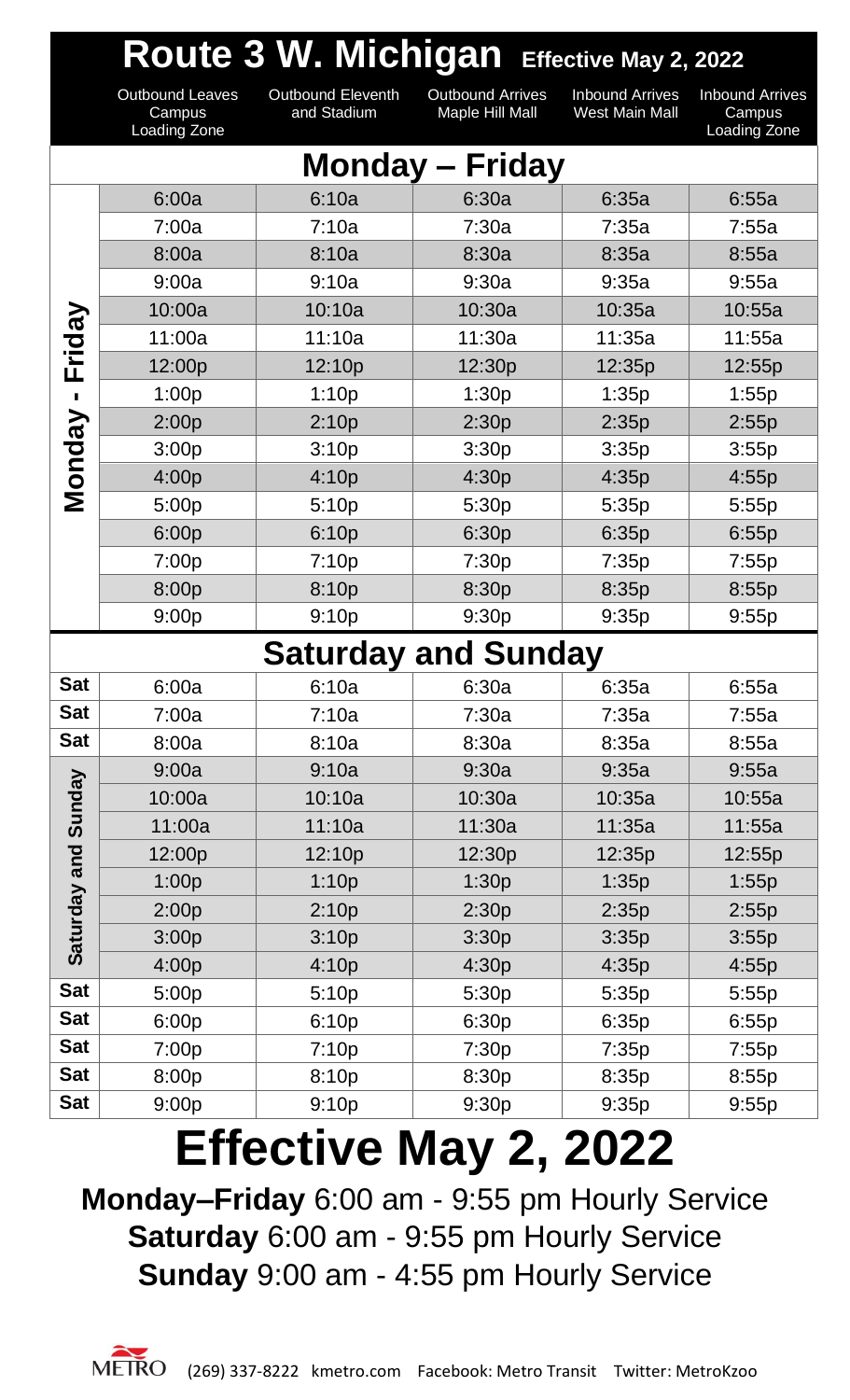|               | Route 4 Oakland Effective May 2, 2022 |                                                       |                                                 |                                           |                                                 |                                                |                                                         |                                     |  |
|---------------|---------------------------------------|-------------------------------------------------------|-------------------------------------------------|-------------------------------------------|-------------------------------------------------|------------------------------------------------|---------------------------------------------------------|-------------------------------------|--|
|               | Outbound<br>Leaves<br>Rose<br>Bay 2   | Outbound<br><b>Arrives</b><br>Oakland and<br>Parkview | Outbound<br>Arrives<br>Milham<br><b>Meadows</b> | Inbound<br>Arrives<br>Rosewood<br>Complex | Inbound<br><b>Arrives</b><br>Evergreen<br>South | Inbound<br>Arrives<br>Parkview<br><b>Hills</b> | Inbound<br>Arrives<br>Parkview<br>and<br><b>Barnard</b> | Inbound<br>Arrives<br>Rose<br>Bay 2 |  |
|               |                                       |                                                       | <b>Monday – Friday</b>                          |                                           |                                                 |                                                |                                                         |                                     |  |
|               | 6:15a                                 | 6:22a                                                 | 6:33a                                           | 6:38a                                     | 6:42a                                           | 6:47a                                          | 6:52a                                                   | 7:08a                               |  |
|               | 7:15a                                 | 7:22a                                                 | 7:33a                                           | 7:38a                                     | 7:42a                                           | 7:47a                                          | 7:52a                                                   | 8:08a                               |  |
|               | 8:15a                                 | 8:22a                                                 | 8:33a                                           | 8:38a                                     | 8:42a                                           | 8:47a                                          | 8:52a                                                   | 9:08a                               |  |
|               | 9:15a                                 | 9:22a                                                 | 9:33a                                           | 9:38a                                     | 9:42a                                           | 9:47a                                          | 9:52a                                                   | 10:08a                              |  |
| Friday        | 10:15a                                | 10:22a                                                | 10:33a                                          | 10:38a                                    | 10:42a                                          | 10:47a                                         | 10:52a                                                  | 11:08a                              |  |
|               | 11:15a                                | 11:22a                                                | 11:33a                                          | 11:38a                                    | 11:42a                                          | 11:47a                                         | 11:52a                                                  | 12:08p                              |  |
|               | 12:15p                                | 12:22p                                                | 12:33p                                          | 12:38p                                    | 12:42p                                          | 12:47p                                         | 12:52p                                                  | 1:08p                               |  |
|               | 1:15p                                 | 1:22p                                                 | 1:33p                                           | 1:38p                                     | 1:42p                                           | 1:47p                                          | 1:52p                                                   | 2:08p                               |  |
| <b>Monday</b> | 2:15p                                 | 2:22p                                                 | 2:33p                                           | 2:38p                                     | 2:42p                                           | 2:47p                                          | 2:52p                                                   | 3:08p                               |  |
|               | 3:15p                                 | 3:22p                                                 | 3:33p                                           | 3:38p                                     | 3:42p                                           | 3:47p                                          | 3:52p                                                   | 4:08p                               |  |
|               | 4:15p                                 | 4:22p                                                 | 4:33p                                           | 4:38p                                     | 4:42p                                           | 4:47p                                          | 4:52p                                                   | 5:08p                               |  |
|               | 5:15p                                 | 5:22p                                                 | 5:33p                                           | 5:38p                                     | 5:42p                                           | 5:47p                                          | 5:52p                                                   | 6:08p                               |  |
|               | 6:15p                                 | 6:22p                                                 | 6:33p                                           | 6:38p                                     | 6:42p                                           | 6:47p                                          | 6:52p                                                   | 7:08p                               |  |
|               | 7:15p                                 | 7:22p                                                 | 7:33p                                           | 7:38p                                     | 7:42p                                           | 7:47p                                          | 7:52p                                                   | 8:08p                               |  |
|               | 8:15p                                 | 8:22p                                                 | 8:33p                                           | 8:38p                                     | 8:42p                                           | 8:47p                                          | 8:52p                                                   | 9:08p                               |  |
|               | 9:15p                                 | 9:22p                                                 | 9:33p                                           | 9:38p                                     | 9:42p                                           | 9:47p                                          | 9:52p                                                   | 10:08p                              |  |
|               |                                       |                                                       | <b>Saturday and Sunday</b>                      |                                           |                                                 |                                                |                                                         |                                     |  |
| Sat           | 6:15a                                 | 6:22a                                                 | 6:33a                                           | 6:38a                                     | 6:42a                                           | 6:47a                                          | 6:52a                                                   | 7:08a                               |  |
| <b>Sat</b>    | 7:15a                                 | 7:22a                                                 | 7:33a                                           | 7:38a                                     | 7:42a                                           | 7:47a                                          | 7:52a                                                   | 8:08a                               |  |
| <b>Sat</b>    | 8:15a                                 | 8:22a                                                 | 8:33a                                           | 8:38a                                     | 8:42a                                           | 8:47a                                          | 8:52a                                                   | 9:08a                               |  |
|               | 9:15a                                 | 9:22a                                                 | 9:33a                                           | 9:38a                                     | 9:42a                                           | 9:47a                                          | 9:52a                                                   | 10:08a                              |  |
| Sunday        | 10:15a                                | 10:22a                                                | 10:33a                                          | 10:38a                                    | 10:42a                                          | 10:47a                                         | 10:52a                                                  | 11:08a                              |  |
|               | 11:15a                                | 11:22a                                                | 11:33a                                          | 11:38a                                    | 11:42a                                          | 11:47a                                         | 11:52a                                                  | 12:08p                              |  |
|               | 12:15p                                | 12:22p                                                | 12:33p                                          | 12:38p                                    | 12:42p                                          | 12:47p                                         | 12:52p                                                  | 1:08p                               |  |
|               | 1:15p                                 | 1:22p                                                 | 1:33p                                           | 1:38p                                     | 1:42p                                           | 1:47p                                          | 1:52p                                                   | 2:08p                               |  |
|               | 2:15p                                 | 2:22p                                                 | 2:33p                                           | 2:38p                                     | 2:42p                                           | 2:47p                                          | 2:52p                                                   | 3:08p                               |  |
| Saturday and  | 3:15p                                 | 3:22p                                                 | 3:33p                                           | 3:38p                                     | 3:42p                                           | 3:47p                                          | 3:52p                                                   | 4:08p                               |  |
|               | 4:15p                                 | 4:22p                                                 | 4:33p                                           | 4:38p                                     | 4:42p                                           | 4:47p                                          | 4:52p                                                   | 5:08p                               |  |
| <b>Sat</b>    | 5:15p                                 | 5:22p                                                 | 5:33p                                           | 5:38p                                     | 5:42p                                           | 5:47p                                          | 5:52p                                                   | 6:08p                               |  |
| Sat           | 6:15p                                 | 6:22p                                                 | 6:33p                                           | 6:38p                                     | 6:42p                                           | 6:47p                                          | 6:52p                                                   | 7:08p                               |  |
| Sat           | 7:15p                                 | 7:22p                                                 | 7:33p                                           | 7:38p                                     | 7:42p                                           | 7:47p                                          | 7:52p                                                   | 8:08p                               |  |
| Sat           | 8:15p                                 | 8:22p                                                 | 8:33p                                           | 8:38p                                     | 8:42p                                           | 8:47p                                          | 8:52p                                                   | 9:08p                               |  |
| Sat           | 9:15p                                 | 9:22p                                                 | 9:33p                                           | 9:38p                                     | 9:42p                                           | 9:47p                                          | 9:52p                                                   | 10:08p                              |  |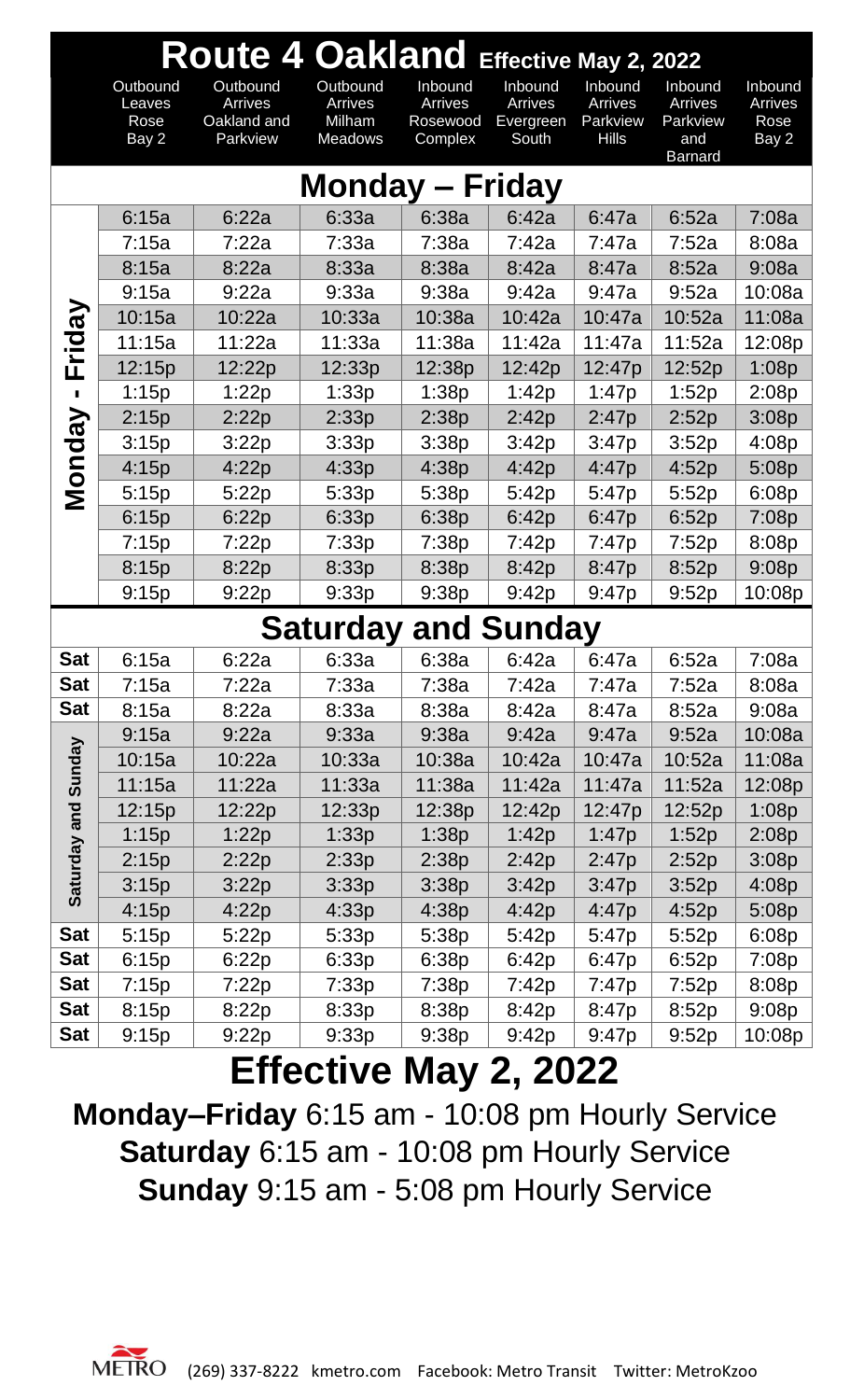|                     |                                                        | Route 5 East Main Effective May 2, 2022   |                                             |  |  |  |
|---------------------|--------------------------------------------------------|-------------------------------------------|---------------------------------------------|--|--|--|
|                     | <b>Outbound Leaves Burdick Street</b><br><b>Bay 13</b> | <b>Outbound Arrives</b><br>Eastwood Plaza | <b>Inbound Arrives Rose Street</b><br>Bay 8 |  |  |  |
|                     | <b>Monday – Friday</b>                                 | * Combined with Route 15 Paterson         |                                             |  |  |  |
|                     | 6:15a                                                  | 6:25a                                     | 6:38a                                       |  |  |  |
|                     | 7:15a                                                  | 7:25a                                     | 7:38a                                       |  |  |  |
|                     | 8:15a                                                  | 8:25a                                     | 8:38a                                       |  |  |  |
|                     | 9:15a                                                  | 9:25a                                     | 9:38a                                       |  |  |  |
| Friday              | 10:15a                                                 | 10:25a                                    | 10:38a                                      |  |  |  |
|                     | 11:15a                                                 | 11:25a                                    | 11:38a                                      |  |  |  |
|                     | 12:15p                                                 | 12:25p                                    | 12:38p                                      |  |  |  |
| $\mathbf l$         | 1:15p                                                  | 1:25p                                     | 1:38p                                       |  |  |  |
|                     | 2:15p                                                  | 2:25p                                     | 2:38p                                       |  |  |  |
| Monday              | 3:15p                                                  | 3:25p                                     | 3:38p                                       |  |  |  |
|                     | 4:15p                                                  | 4:25p                                     | 4:38p                                       |  |  |  |
|                     | 5:15p                                                  | 5:25p                                     | 5:38p                                       |  |  |  |
|                     | 6:15p                                                  | 6:25p                                     | 6:38p                                       |  |  |  |
|                     | 7:15p                                                  | 7:25p                                     | 7:38p                                       |  |  |  |
|                     | 8:15p                                                  | 8:25p                                     | 8:38p                                       |  |  |  |
|                     | 9:15p                                                  | 9:25p                                     | 9:38p                                       |  |  |  |
|                     |                                                        | <b>Saturday and Sunday</b>                |                                             |  |  |  |
| <b>Sat</b>          | 6:15a                                                  | 6:25a                                     | 6:38a                                       |  |  |  |
| <b>Sat</b>          | 7:15a                                                  | 7:25a                                     | 7:38a                                       |  |  |  |
| <b>Sat</b>          | 8:15a                                                  | 8:25a                                     | 8:38a                                       |  |  |  |
|                     | 9:15a                                                  | 9:25a                                     | 9:38a                                       |  |  |  |
| Saturday and Sunday | 10:15a                                                 | 10:25a                                    | 10:38a                                      |  |  |  |
|                     | 11:15a                                                 | 11:25a                                    | 11:38a                                      |  |  |  |
|                     | 12:15p                                                 | 12:25p                                    | 12:38p                                      |  |  |  |
|                     | 1:15p                                                  | 1:25p                                     | 1:38p                                       |  |  |  |
|                     | 2:15p                                                  | 2:25p                                     | 2:38p                                       |  |  |  |
|                     | 3:15p                                                  | 3:25p                                     | 3:38p                                       |  |  |  |
|                     | 4:15p                                                  | 4:25p                                     | 4:38p                                       |  |  |  |
| <b>Sat</b>          | 5:15p                                                  | 5:25p                                     | 5:38p                                       |  |  |  |
| <b>Sat</b>          | 6:15p                                                  | 6:25p                                     | 6:38p                                       |  |  |  |
| <b>Sat</b>          | 7:15p                                                  | 7:25p                                     | 7:38p                                       |  |  |  |
| <b>Sat</b>          | 8:15p                                                  | 8:25p                                     | 8:38p                                       |  |  |  |
| <b>Sat</b>          | 9:15p                                                  | 9:25p                                     | 9:38p                                       |  |  |  |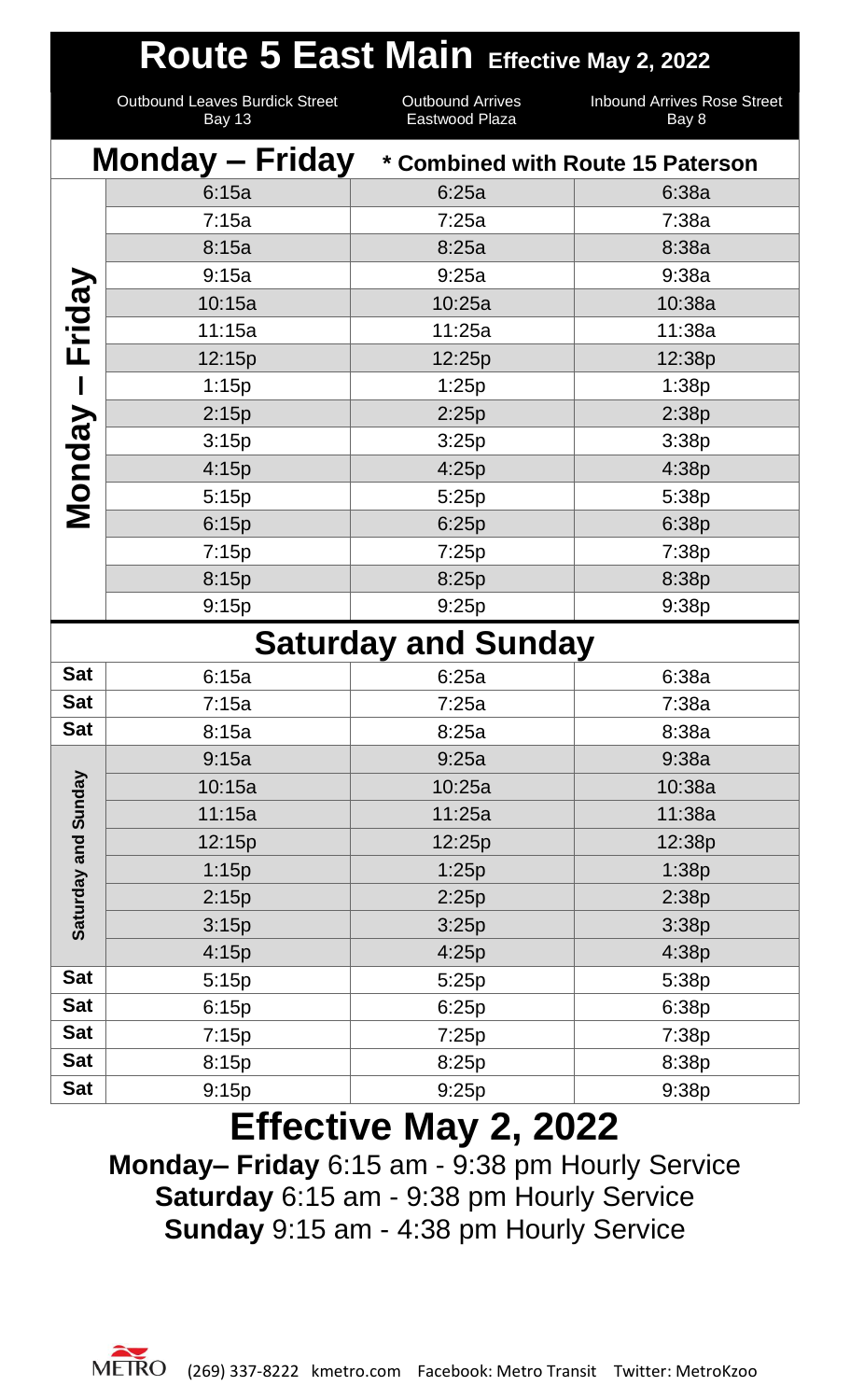|               | Route 6 Parchment Effective May 2, 2022    |                           |                            |                    |                   |                   |                           |                 |  |  |  |
|---------------|--------------------------------------------|---------------------------|----------------------------|--------------------|-------------------|-------------------|---------------------------|-----------------|--|--|--|
|               | Outbound                                   | Outbound                  | Outbound                   | Outbound           | Inbound           | Inbound           | Inbound                   | Inbound         |  |  |  |
|               | Leaves<br>Rose                             | Arrives<br><b>Barclay</b> | Arrives<br>Haymac          | Arrives<br>Walmart | Leaves<br>Walmart | Arrives<br>Haymac | Arrives<br><b>Barclay</b> | Arrives<br>Rose |  |  |  |
|               | Bay 14                                     | <b>Hills</b>              | and G                      |                    |                   | and G             | <b>Hills</b>              | Bay 14          |  |  |  |
|               | Avenue<br>Avenue<br><b>Monday – Friday</b> |                           |                            |                    |                   |                   |                           |                 |  |  |  |
|               | 6:15a                                      | 6:20a                     | 6:30a                      | 6:40a              | 6:45a             | 6:50a             | 6:55a                     | 7:08a           |  |  |  |
|               | 7:15a                                      | 7:20a                     | 7:30a                      | 7:40a              | 7:45a             | 7:50a             | 7:55a                     | 8:08a           |  |  |  |
| Friday        | 8:15a                                      | 8:20a                     | 8:30a                      | 8:40a              | 8:45a             | 8:50a             | 8:55a                     | 9:08a           |  |  |  |
|               | 9:15a                                      | 9:20a                     | 9:30a                      | 9:40a              | 9:45a             | 9:50a             | 9:55a                     | 10:08a          |  |  |  |
|               | 10:15a                                     | 10:20a                    | 10:30a                     | 10:40a             | 10:45a            | 10:50a            | 10:55a                    | 11:08a          |  |  |  |
|               | 11:15a                                     | 11:20a                    | 11:30a                     | 11:40a             | 11:45a            | 11:50a            | 11:55a                    | 12:08p          |  |  |  |
|               | 12:15p                                     | 12:20p                    | 12:30p                     | 12:40p             | 12:45p            | 12:50p            | 12:55p                    | 1:08p           |  |  |  |
|               | 1:15p                                      | 1:20p                     | 1:30p                      | 1:40p              | 1:45p             | 1:50p             | 1:55p                     | 2:08p           |  |  |  |
|               | 2:15p                                      | 2:20p                     | 2:30p                      | 2:40p              | 2:45p             | 2:50p             | 2:55p                     | 3:08p           |  |  |  |
|               | 3:15p                                      | 3:20p                     | 3:30p                      | 3:40p              | 3:45p             | 3:50p             | 3:55p                     | 4:08p           |  |  |  |
| <b>Monday</b> | 4:15p                                      | 4:20p                     | 4:30p                      | 4:40p              | 4:45p             | 4:50p             | 4:55p                     | 5:08p           |  |  |  |
|               | 5:15p                                      | 5:20p                     | 5:30p                      | 5:40p              | 5:45p             | 5:50p             | 5:55p                     | 6:08p           |  |  |  |
|               | 6:15p                                      | 6:20p                     | 6:30p                      | 6:40p              | 6:45p             | 6:50p             | 6:55p                     | 7:08p           |  |  |  |
|               | 7:15p                                      | 7:20p                     | 7:30p                      | 7:40p              | 7:45p             | 7:50p             | 7:55p                     | 8:08p           |  |  |  |
|               | 8:15p                                      | 8:20p                     | 8:30p                      | 8:40p              | 8:45p             | 8:50p             | 8:55p                     | 9:08p           |  |  |  |
|               | 9:15p                                      | 9:20p                     | 9:30p                      | 9:40p              | 9:45p             | 9:50p             | 9:55p                     | 10:08p          |  |  |  |
|               |                                            |                           | <b>Saturday and Sunday</b> |                    |                   |                   |                           |                 |  |  |  |
| <b>Sat</b>    | 6:15a                                      | 6:20a                     | 6:30a                      | 6:40a              | 6:45a             | 6:50a             | 6:55a                     | 7:08a           |  |  |  |
| <b>Sat</b>    | 7:15a                                      | 7:20a                     | 7:30a                      | 7:40a              | 7:45a             | 7:50a             | 7:55a                     | 8:08a           |  |  |  |
| <b>Sat</b>    | 8:15a                                      | 8:20a                     | 8:30a                      | 8:40a              | 8:45a             | 8:50a             | 8:55a                     | 9:08a           |  |  |  |
|               | 9:15a                                      | 9:20a                     | 9:30a                      | 9:40a              | 9:45a             | 9:50a             | 9:55a                     | 10:08a          |  |  |  |
| Sunday        | 10:15a                                     | 10:20a                    | 10:30a                     | 10:40a             | 10:45a            | 10:50a            | 10:55a                    | 11:08a          |  |  |  |
|               | 11:15a                                     | 11:20a                    | 11:30a                     | 11:40a             | 11:45a            | 11:50a            | 11:55a                    | 12:08p          |  |  |  |
| and           | 12:15p                                     | 12:20p                    | 12:30p                     | 12:40p             | 12:45p            | 12:50p            | 12:55p                    | 1:08p           |  |  |  |
|               | 1:15p                                      | 1:20p                     | 1:30p                      | 1:40p              | 1:45p             | 1:50p             | 1:55p                     | 2:08p           |  |  |  |
| Saturday      | 2:15p                                      | 2:20p                     | 2:30p                      | 2:40p              | 2:45p             | 2:50p             | 2:55p                     | 3:08p           |  |  |  |
|               | 3:15p                                      | 3:20p                     | 3:30p                      | 3:40p              | 3:45p             | 3:50p             | 3:55p                     | 4:08p           |  |  |  |
|               | 4:15p                                      | 4:20p                     | 4:30p                      | 4:40p              | 4:45p             | 4:50p             | 4:55p                     | 5:08p           |  |  |  |
| <b>Sat</b>    | 5:15p                                      | 5:20p                     | 5:30p                      | 5:40p              | 5:45p             | 5:50p             | 5:55p                     | 6:08p           |  |  |  |
| <b>Sat</b>    | 6:15p                                      | 6:20p                     | 6:30p                      | 6:40p              | 6:45p             | 6:50p             | 6:55p                     | 7:08p           |  |  |  |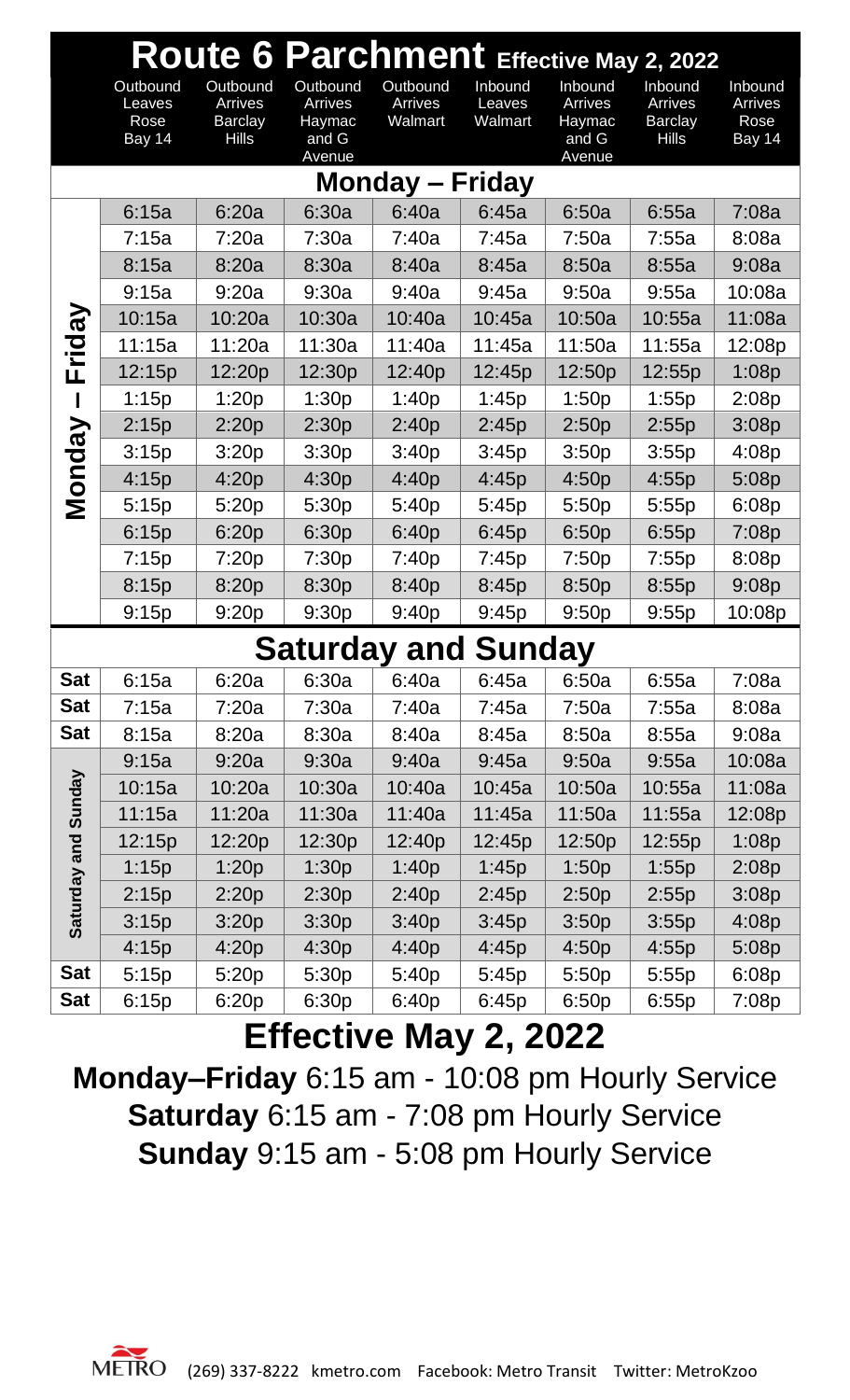|               | Route 7 Alamo Effective May 2, 2022 |                                                 |                                             |                                           |                                          |                                            |                                    |                                     |  |  |  |
|---------------|-------------------------------------|-------------------------------------------------|---------------------------------------------|-------------------------------------------|------------------------------------------|--------------------------------------------|------------------------------------|-------------------------------------|--|--|--|
|               | Outbound<br>Leaves<br>Rose<br>Bay 9 | Outbound<br><b>Arrives North</b><br>and Douglas | Outbound<br>Arrives<br>Kalamazoo<br>Central | Outbound<br>Arrives<br>Maple Hill<br>Mall | Outbound<br>Arrives<br>West<br>Main Mall | Inbound<br>Arrives<br>Kalamazoo<br>Central | Inbound<br>Arrives<br>Fox<br>Ridge | Inbound<br>Arrives<br>Rose<br>Bay 9 |  |  |  |
|               | Monday $-$<br><b>Friday</b>         |                                                 |                                             |                                           |                                          |                                            |                                    |                                     |  |  |  |
|               | 6:15a                               | 6:18a                                           | 6:30a                                       | 6:35a                                     | 6:40a                                    | 6:50a                                      | 6:55a                              | 7:08a                               |  |  |  |
|               | 7:15a                               | 7:18a                                           | 7:30a                                       | 7:35a                                     | 7:40a                                    | 7:50a                                      | 7:55a                              | 8:08a                               |  |  |  |
|               | 8:15a                               | 8:18a                                           | 8:30a                                       | 8:35a                                     | 8:40a                                    | 8:50a                                      | 8:55a                              | 9:08a                               |  |  |  |
|               | 9:15a                               | 9:18a                                           | 9:30a                                       | 9:35a                                     | 9:40a                                    |                                            | 9:55a                              | 10:08a                              |  |  |  |
| Friday        | 10:15a                              | 10:18a                                          | 10:30a                                      | 10:35a                                    | 10:40a                                   | --                                         | 10:55a                             | 11:08a                              |  |  |  |
|               | 11:15a                              | 11:18a                                          | 11:30a                                      | 11:35a                                    | 11:40a                                   |                                            | 11:55a                             | 12:08p                              |  |  |  |
|               | 12:15p                              | 12:18p                                          | 12:30p                                      | 12:35p                                    | 12:40p                                   |                                            | 12:55p                             | 1:08p                               |  |  |  |
|               | 1:15p                               | 1:18p                                           | 1:30p                                       | 1:35p                                     | 1:40p                                    |                                            | 1:55p                              | 2:08p                               |  |  |  |
| <b>Monday</b> | 2:15p                               | 2:18p                                           | 2:30p                                       | 2:35p                                     | 2:40p                                    |                                            | 2:55p                              | 3:08p                               |  |  |  |
|               | 3:15p                               | 3:18p                                           | 3:30p                                       | 3:35p                                     | 3:40p                                    | 3:50p                                      | 3:55p                              | 4:08p                               |  |  |  |
|               | 4:15p                               | 4:18p                                           | 4:30p                                       | 4:35p                                     | 4:40p                                    | 4:50p                                      | 4:55p                              | 5:08p                               |  |  |  |
|               | 5:15p                               | 5:18p                                           | 5:30p                                       | 5:35p                                     | 5:40p                                    | 5:50p                                      | 5:55p                              | 6:08p                               |  |  |  |
|               | 6:15p                               | 6:18p                                           | 6:30p                                       | 6:35p                                     | 6:40p                                    | 6:50p                                      | 6:55p                              | 7:08p                               |  |  |  |
|               | 7:15p                               | 7:18p                                           | 7:30p                                       | 7:35p                                     | 7:40p                                    | 7:50p                                      | 7:55p                              | 8:08p                               |  |  |  |
|               | 8:15p                               | 8:18p                                           | 8:30p                                       | 8:35p                                     | 8:40p                                    | 8:50p                                      | 8:55p                              | 9:08p                               |  |  |  |
|               | 9:15p                               | 9:18p                                           | 9:30p                                       | 9:35p                                     | 9:40p                                    | 9:50p                                      | 9:55p                              | 10:08p                              |  |  |  |
|               |                                     |                                                 |                                             | <b>Saturday and Sunday</b>                |                                          |                                            |                                    |                                     |  |  |  |
| <b>Sat</b>    | 6:15a                               | 6:18a                                           | 6:30a                                       | 6:35a                                     | 6:40a                                    | 6:50a                                      | 6:55a                              | 7:08a                               |  |  |  |
| <b>Sat</b>    | 7:15a                               | 7:18a                                           | 7:30a                                       | 7:35a                                     | 7:40a                                    | 7:50a                                      | 7:55a                              | 8:08a                               |  |  |  |
| <b>Sat</b>    | 8:15a                               | 8:18a                                           | 8:30a                                       | 8:35a                                     | 8:40a                                    | 8:50a                                      | 8:55a                              | 9:08a                               |  |  |  |
|               | 9:15a                               | 9:18a                                           | 9:30a                                       | 9:35a                                     | 9:40a                                    |                                            | 9:55a                              | 10:08a                              |  |  |  |
| Sunday        | 10:15a                              | 10:18a                                          | 10:30a                                      | 10:35a                                    | 10:40a                                   | --                                         | 10:55a                             | 11:08a                              |  |  |  |
|               | 11:15a                              | 11:18a                                          | 11:30a                                      | 11:35a                                    | 11:40a                                   | --                                         | 11:55a                             | 12:08p                              |  |  |  |
| Saturday and  | 12:15p                              | 12:18p                                          | 12:30p                                      | 12:35p                                    | 12:40p                                   |                                            | 12:55p                             | 1:08p                               |  |  |  |
|               | 1:15p                               | 1:18p                                           | 1:30p                                       | 1:35p                                     | 1:40p                                    | --                                         | 1:55p                              | 2:08p                               |  |  |  |
|               | 2:15p                               | 2:18p                                           | 2:30p                                       | 2:35p                                     | 2:40p                                    |                                            | 2:55p                              | 3:08p                               |  |  |  |
|               | 3:15p                               | 3:18p                                           | 3:30p                                       | 3:35p                                     | 3:40p                                    | 3:50p                                      | 3:55p                              | 4:08p                               |  |  |  |
|               | 4:15p                               | 4:18p                                           | 4:30p                                       | 4:35p                                     | 4:40p                                    | 4:50p                                      | 4:55p                              | 5:08p                               |  |  |  |
| <b>Sat</b>    | 5:15p                               | 5:18p                                           | 5:30p                                       | 5:35p                                     | 5:40p                                    | 5:50p                                      | 5:55p                              | 6:08p                               |  |  |  |
| <b>Sat</b>    | 6:15p                               | 6:18p                                           | 6:30p                                       | 6:35p                                     | 6:40p                                    | 6:50p                                      | 6:55p                              | 7:08p                               |  |  |  |
| <b>Sat</b>    | 7:15p                               | 7:18p                                           | 7:30p                                       | 7:35p                                     | 7:40p                                    | 7:50p                                      | 7:55p                              | 8:08p                               |  |  |  |
| <b>Sat</b>    | 8:15p                               | 8:18p                                           | 8:30p                                       | 8:35p                                     | 8:40p                                    | 8:50p                                      | 8:55p                              | 9:08p                               |  |  |  |
| <b>Sat</b>    | 9:15p                               | 9:18p                                           | 9:30p                                       | 9:35p                                     | 9:40p                                    | 9:50p                                      | 9:55p                              | 10:08p                              |  |  |  |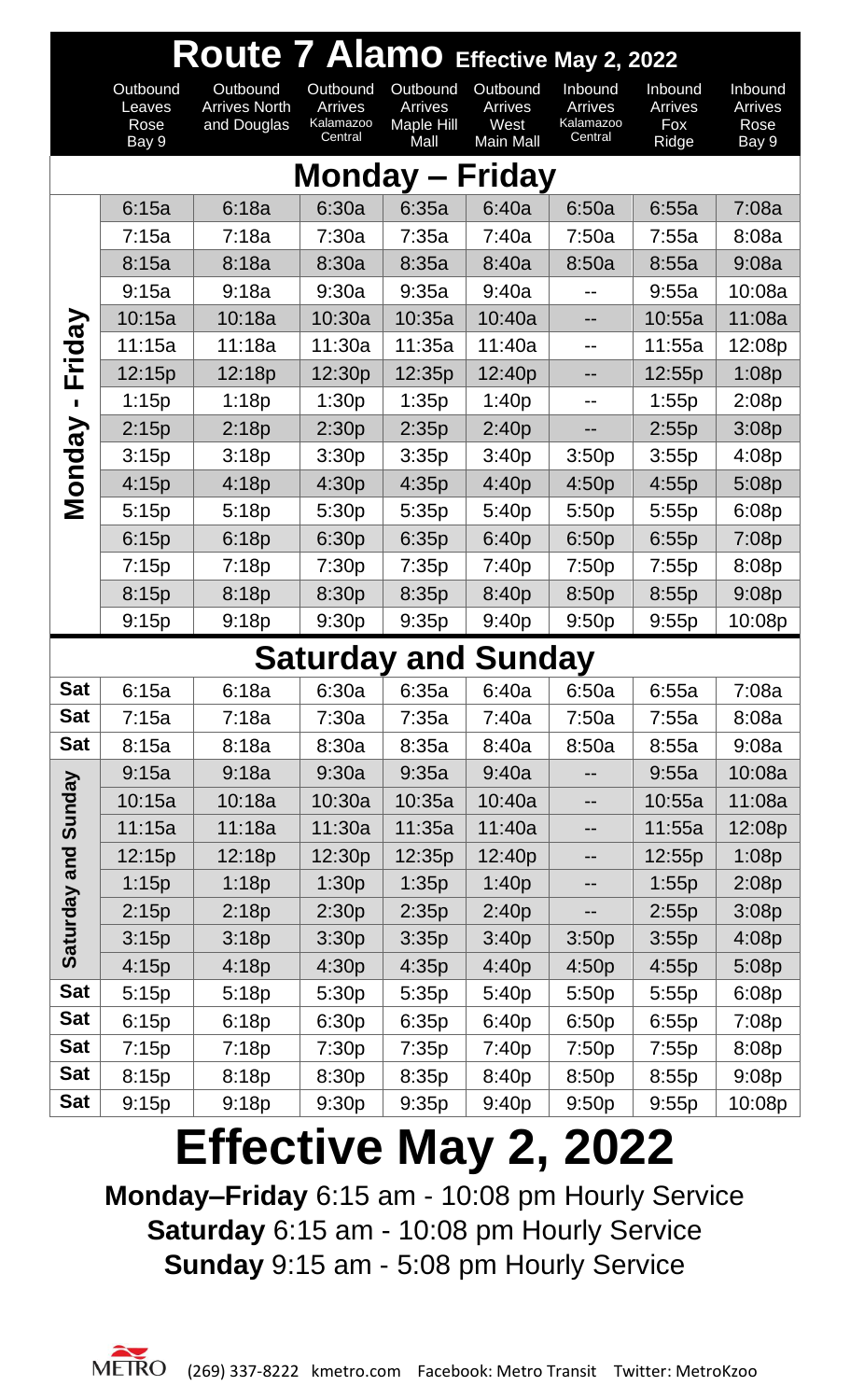|                | Route 8 Egleston Effective May 2, 2022 |                                             |                                                 |                                                  |                                   |                                                         |                                            |                                     |  |  |
|----------------|----------------------------------------|---------------------------------------------|-------------------------------------------------|--------------------------------------------------|-----------------------------------|---------------------------------------------------------|--------------------------------------------|-------------------------------------|--|--|
|                | Outbound<br>Leaves<br>Rose<br>Bay 6    | Outbound<br>Arrives<br>Washington<br>Square | Outbound<br>Arrives<br>Cork and<br>Lincolnshire | Outbound<br><b>Arrives</b><br>Industrial<br>Park | Outbound<br>Arrives<br><b>MRC</b> | Inbound<br>Arrives<br><b>Fulford</b><br>and<br>Sheridan | Inbound<br>Arrives<br>Washington<br>Square | Inbound<br>Arrives<br>Rose<br>Bay 6 |  |  |
|                |                                        |                                             |                                                 | <b>Monday – Friday</b>                           |                                   |                                                         |                                            |                                     |  |  |
|                | 6:15a                                  |                                             | 6:27a                                           | 6:40a                                            |                                   | 6:50a                                                   |                                            | 7:08a                               |  |  |
|                | 7:15a                                  |                                             | 7:27a                                           | 7:40a                                            | 7:45a                             | 7:50a                                                   |                                            | 8:08a                               |  |  |
|                | 8:15a                                  |                                             | 8:27a                                           | 8:40a                                            | 8:45a                             | 8:50a                                                   |                                            | 9:08a                               |  |  |
|                | 9:15a                                  | 9:20a                                       | 9:27a                                           | 9:40a                                            |                                   | 9:50a                                                   | 10:00a                                     | 10:08a                              |  |  |
|                | 10:15a                                 |                                             | 10:27a                                          | 10:40a                                           | --                                | 10:50a                                                  | 11:00a                                     | 11:08a                              |  |  |
|                | 11:15a                                 | 11:20a                                      | 11:27a                                          | 11:40a                                           | $-$                               | 11:50a                                                  |                                            | 12:08p                              |  |  |
| Friday         | 12:15p                                 |                                             | 12:27p                                          | 12:40p                                           |                                   | 12:50p                                                  | --                                         | 1:08p                               |  |  |
| $\blacksquare$ | 1:15p                                  | 1:20p                                       | 1:27p                                           | 1:40p                                            |                                   | 1:50p                                                   |                                            | 2:08p                               |  |  |
|                | 2:15p                                  |                                             | 2:27p                                           | 2:40p                                            |                                   | 2:50p                                                   | 3:00p                                      | 3:08p                               |  |  |
|                | 3:15p                                  | --                                          | 3:27p                                           | 3:40p                                            | 3:45p                             | 3:50p                                                   |                                            | 4:08p                               |  |  |
| Monday         | 4:15p                                  |                                             | 4:27p                                           | 4:40p                                            | 4:45p                             | 4:50p                                                   |                                            | 5:08p                               |  |  |
|                | 5:15p                                  | --                                          | 5:27p                                           | 5:40p                                            |                                   | 5:50p                                                   | --                                         | 6:08p                               |  |  |
|                | 6:15p                                  | --                                          | 6:27p                                           | 6:40p                                            | --                                | 6:50p                                                   | --                                         | 7:08p                               |  |  |
|                | 7:15p                                  |                                             | 7:27p                                           | 7:40p                                            | --                                | 7:50p                                                   | --                                         | 8:08p                               |  |  |
|                | 8:15p                                  |                                             | 8:27p                                           | 8:40p                                            |                                   | 8:50p                                                   |                                            | 9:08p                               |  |  |
|                | 9:15p                                  | --                                          | 9:27p                                           | 9:40p                                            |                                   | 9:50p                                                   | --                                         | 10:08p                              |  |  |
|                |                                        |                                             | <b>Saturday and Sunday</b>                      |                                                  |                                   |                                                         |                                            |                                     |  |  |
| <b>Sat</b>     | 6:15a                                  |                                             | 6:27a                                           | 6:40a                                            |                                   | 6:50a                                                   | --                                         | 7:08a                               |  |  |
| <b>Sat</b>     | 7:15a                                  |                                             | 7:27a                                           | 7:40a                                            | --                                | 7:50a                                                   | --                                         | 8:08a                               |  |  |
| <b>Sat</b>     | 8:15a                                  |                                             | 8:27a                                           | 8:40a                                            | --                                | 8:50a                                                   |                                            | 9:08a                               |  |  |
|                | 9:15a                                  | 9:20a                                       | 9:27a                                           | 9:40a                                            | --                                | 9:50a                                                   | 10:00a                                     | 10:08a                              |  |  |
| Sunday         | 10:15a                                 |                                             | 10:27a                                          | 10:40a                                           | --                                | 10:50a                                                  | 11:00a                                     | 11:08a                              |  |  |
|                | 11:15a                                 | 11:20a                                      | 11:27a                                          | 11:40a                                           | --                                | 11:50a                                                  |                                            | 12:08p                              |  |  |
|                | 12:15p                                 |                                             | 12:27p                                          | 12:40p                                           | --                                | 12:50p                                                  | --                                         | 1:08p                               |  |  |
|                | 1:15p                                  | 1:20p                                       | 1:27p                                           | 1:40p                                            | --                                | 1:50p                                                   | --                                         | 2:08p                               |  |  |
|                | 2:15p                                  |                                             | 2:27p                                           | 2:40p                                            |                                   | 2:50p                                                   | 3:00p                                      | 3:08p                               |  |  |
| Saturday and   | 3:15p                                  | --                                          | 3:27p                                           | 3:40p                                            | --                                | 3:50p                                                   | --                                         | 4:08p                               |  |  |
|                | 4:15p                                  | --                                          | 4:27p                                           | 4:40p                                            | --                                | 4:50p                                                   | --                                         | 5:08p                               |  |  |
| <b>Sat</b>     | 5:15p                                  | --                                          | 5:27p                                           | 5:40p                                            | --                                | 5:50p                                                   | --                                         | 6:08p                               |  |  |
| <b>Sat</b>     | 6:15p                                  | --                                          | 6:27p                                           | 6:40p                                            | --                                | 6:50p                                                   | --                                         | 7:08p                               |  |  |
| <b>Sat</b>     | 7:15p                                  | --                                          | 7:27p                                           | 7:40p                                            | --                                | 7:50p                                                   | --                                         | 8:08p                               |  |  |
| <b>Sat</b>     | 8:15p                                  | --                                          | 8:27p                                           | 8:40p                                            | --                                | 8:50p                                                   | --                                         | 9:08p                               |  |  |
| <b>Sat</b>     | 9:15p                                  | --                                          | 9:27p                                           | 9:40p                                            | --                                | 9:50p                                                   | --                                         | 10:08p                              |  |  |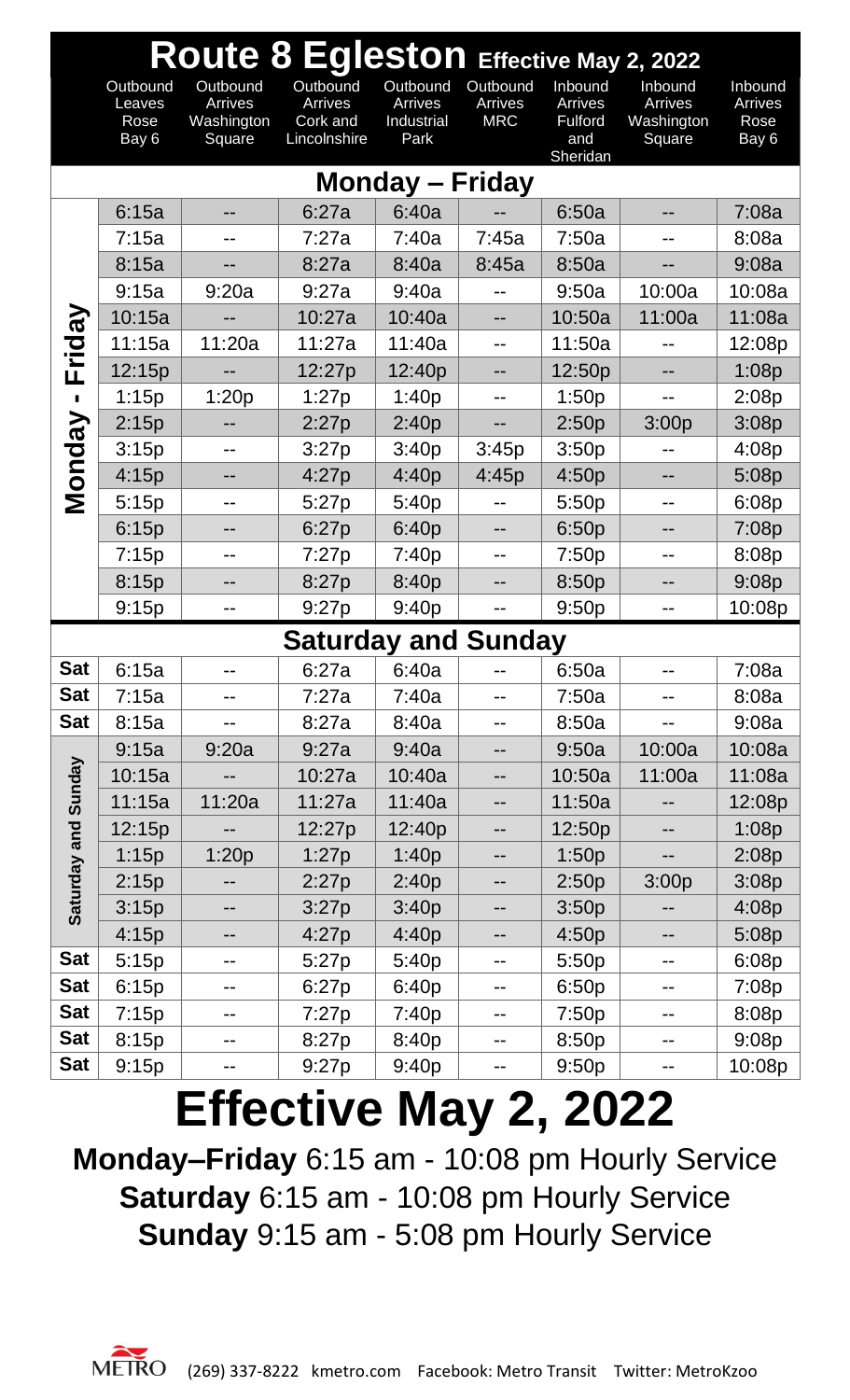|                            |                          | <b>Route 9 Gull</b>              |                                       |                   | Effective May 2, 2022      |                     |                                  |                           |
|----------------------------|--------------------------|----------------------------------|---------------------------------------|-------------------|----------------------------|---------------------|----------------------------------|---------------------------|
|                            | Outbound                 | Outbound                         | Outbound                              | Outbound          | Outbound                   | Inbound             | Inbound                          | Inbound                   |
|                            | Leaves<br><b>Burdick</b> | <b>Arrives</b><br><b>Borgess</b> | Arrives<br>Nazareth                   | Arrives<br>Meijer | Arrives<br><b>Wal-Mart</b> | Arrives<br>Nazareth | <b>Arrives</b><br><b>Borgess</b> | Arrives<br><b>Burdick</b> |
|                            | <b>Bay 12</b>            | Medical                          | Center                                |                   |                            | Center              | Medical                          | Bay 12                    |
|                            | Monday-                  |                                  | Friday (1/2 hour service 5:45a-5:38p) |                   |                            |                     |                                  |                           |
|                            | 5:45a                    | 5:50a                            | 5:56a                                 | 6:06a             | 6:15a                      | 6:20a               | 6:27a                            | 6:38a                     |
|                            | 6:15a                    | 6:20a                            | 6:26a                                 | 6:36a             | 6:45a                      | 6:50a               | 6:57a                            | 7:08a                     |
|                            | 6:45a                    | 6:50a                            | 6:56a                                 | 7:06a             | 7:15a                      | 7:20a               | 7:27a                            | 7:38a                     |
|                            | 7:15a                    | 7:20a                            | 7:26a                                 | 7:36a             | 7:45a                      | 7:50a               | 7:57a                            | 8:08a                     |
|                            | 7:45a                    | 7:50a                            | 7:56a                                 | 8:06a             | 8:15a                      | 8:20a               | 8:27a                            | 8:38a                     |
|                            | 8:15a                    | 8:20a                            | 8:26a                                 | 8:36a             | 8:45a                      | 8:50a               | 8:57a                            | 9:08a                     |
|                            | 8:45a                    | 8:50a                            | 8:56a                                 | 9:06a             | 9:15a                      | 9:20a               | 9:27a                            | 9:38a                     |
|                            | 9:15a                    | 9:20a                            | 9:26a                                 | 9:36a             | 9:45a                      | 9:50a               | 9:57a                            | 10:08a                    |
|                            | 9:45a                    | 9:50a                            | 9:56a                                 | 10:06a            | 10:15a                     | 10:20a              | 10:27a                           | 10:38a                    |
| ida <sup>"</sup>           | 10:15a                   | 10:20a                           | 10:26a                                | 10:36a            | 10:45a                     | 10:50a              | 10:57a                           | 11:08a                    |
|                            | 10:45a                   | 10:50a                           | 10:56a                                | 11:06a            | 11:15a                     | 11:20a              | 11:27a                           | 11:38a                    |
| $\blacktriangleright$<br>ட | 11:15a                   | 11:20a                           | 11:26a                                | 11:36a            | 11:45a                     | 11:50a              | 11:57a                           | 12:08p                    |
|                            | 11:45a                   | 11:50a                           | 11:56a                                | 12:06p            | 12:15p                     | 12:20p              | 12:27p                           | 12:38p                    |
|                            | 12:15p                   | 12:20p                           | 12:26p                                | 12:36p            | 12:45p                     | 12:50p              | 12:57p                           | 1:08p                     |
| λg                         | 12:45p                   | 12:50p                           | 12:56p                                | 1:06p             | 1:15p                      | 1:20p               | 1:27p                            | 1:38p                     |
|                            | 1:15p                    | 1:20p                            | 1:26p                                 | 1:36p             | 1:45p                      | 1:50p               | 1:57p                            | 2:08p                     |
| <b>DUO</b>                 | 1:45p                    | 1:50p                            | 1:56p                                 | 2:06p             | 2:15p                      | 2:20p               | 2:27p                            | 2:38p                     |
|                            | 2:15p                    | 2:20p                            | 2:26p                                 | 2:36p             | 2:45p                      | 2:50p               | 2:57p                            | 3:08p                     |
|                            | 2:45p                    | 2:50p                            | 2:56p                                 | 3:06p             | 3:15p                      | 3:20p               | 3:27p                            | 3:38p                     |
| Σ                          | 3:15p                    | 3:20p                            | 3:26p                                 | 3:36p             | 3:45p                      | 3:50p               | 3:57p                            | 4:08p                     |
|                            | 3:45p                    | 3:50p                            | 3:56p                                 | 4:06p             | 4:15p                      | 4:20p               | 4:27p                            | 4:38p                     |
|                            | 4:15p                    | 4:20p                            | 4:26p                                 | 4:36p             | 4:45p                      | 4:50p               | 4:57p                            | 5:08p                     |
|                            | 4:45p                    | 4:50p                            | 4:56p                                 | 5:06p             | 5:15p                      | 5:20p               | 5:27p                            | 5:38p                     |
|                            | 5:15p                    | 5:20p                            | 5:26p                                 | 5:36p             | 5:45p                      | 5:50p               | 5:57p                            | 6:08p                     |
|                            | 6:15p                    | 6:20p                            | 6:26p                                 | 6:36p<br>7:36p    | 6:45p                      | 6:50p               | 6:57p                            | 7:08p                     |
|                            | 7:15p<br>8:15p           | 7:20p<br>8:20p                   | 7:26p<br>8:26p                        | 8:36p             | 7:45p<br>8:45p             | 7:50p<br>8:50p      | 7:57p<br>8:57p                   | 8:08p<br>9:08p            |
|                            | 9:15p                    | 9:20p                            | 9:26p                                 | 9:36p             | 9:45p                      | 9:50p               | 9:57p                            | 10:08p                    |
|                            |                          |                                  |                                       |                   |                            |                     |                                  |                           |
|                            |                          |                                  |                                       |                   | <b>Saturday and Sunday</b> |                     |                                  |                           |
| <b>Sat</b>                 | 6:15a                    | 6:20a                            | 6:26a                                 | 6:36a             | 6:45a                      | 6:50a               | 6:57a                            | 7:08a                     |
| <b>Sat</b>                 | 7:15a                    | 7:20a                            | 7:26a                                 | 7:36a             | 7:45a                      | 7:50a               | 7:57a                            | 8:08a                     |
| <b>Sat</b>                 | 8:15a                    | 8:20a                            | 8:26a                                 | 8:36a             | 8:45a                      | 8:50a               | 8:57a                            | 9:08a                     |
|                            | 9:15a                    | 9:20a                            | 9:26a                                 | 9:36a             | 9:45a                      | 9:50a               | 9:57a                            | 10:08a                    |
|                            | 10:15a                   | 10:20a                           | 10:26a                                | 10:36a            | 10:45a                     | 10:50a              | 10:57a                           | 11:08a                    |
|                            | 11:15a                   | 11:20a                           | 11:26a                                | 11:36a            | 11:45a                     | 11:50a              | 11:57a                           | 12:08p                    |
|                            | 12:15p                   | 12:20p                           | 12:26p                                | 12:36p            | 12:45p                     | 12:50p              | 12:57p                           | 1:08p                     |
|                            | 1:15p                    | 1:20p                            | 1:26p                                 | 1:36p             | 1:45p                      | 1:50p               | 1:57p                            | 2:08p                     |
| Saturday and Sunday        | 2:15p                    | 2:20p                            | 2:26p                                 | 2:36p             | 2:45p                      | 2:50p               | 2:57p                            | 3:08p                     |
|                            | 3:15p                    | 3:20p                            | 3:26p                                 | 3:36p             | 3:45p                      | 3:50p               | 3:57p                            | 4:08p                     |
| <b>Sat</b>                 | 4:15p                    | 4:20p                            | 4:26p                                 | 4:36p             | 4:45p                      | 4:50p               | 4:57p                            | 5:08p                     |
| <b>Sat</b>                 | 5:15p<br>6:15p           | 5:20p<br>6:20p                   | 5:26p<br>6:26p                        | 5:36p<br>6:36p    | 5:45p<br>6:45p             | 5:50p<br>6:50p      | 5:57p<br>6:57p                   | 6:08p<br>7:08p            |
| <b>Sat</b>                 | 7:15p                    | 7:20p                            | 7:26p                                 | 7:36p             | 7:45p                      | 7:50p               | 7:57p                            | 8:08p                     |
| <b>Sat</b>                 | 8:15p                    | 8:20p                            | 8:26p                                 | 8:36p             | 8:45p                      | 8:50p               | 8:57p                            | 9:08p                     |
| <b>Sat</b>                 | 9:15p                    | 9:20p                            | 9:26p                                 | 9:36p             | 9:45p                      | 9:50p               | 9:57p                            | 10:08p                    |
|                            |                          | m cc                             | ◢▝                                    |                   |                            |                     |                                  |                           |

**Mon–Fri** 5:45 am -10:08 pm (5:45 am - 5:38 pm Half Hour) **Saturday** 6:15 am - 10:08 pm Hourly Service **Sunday** 9:15 am - 5:08 pm Hourly Service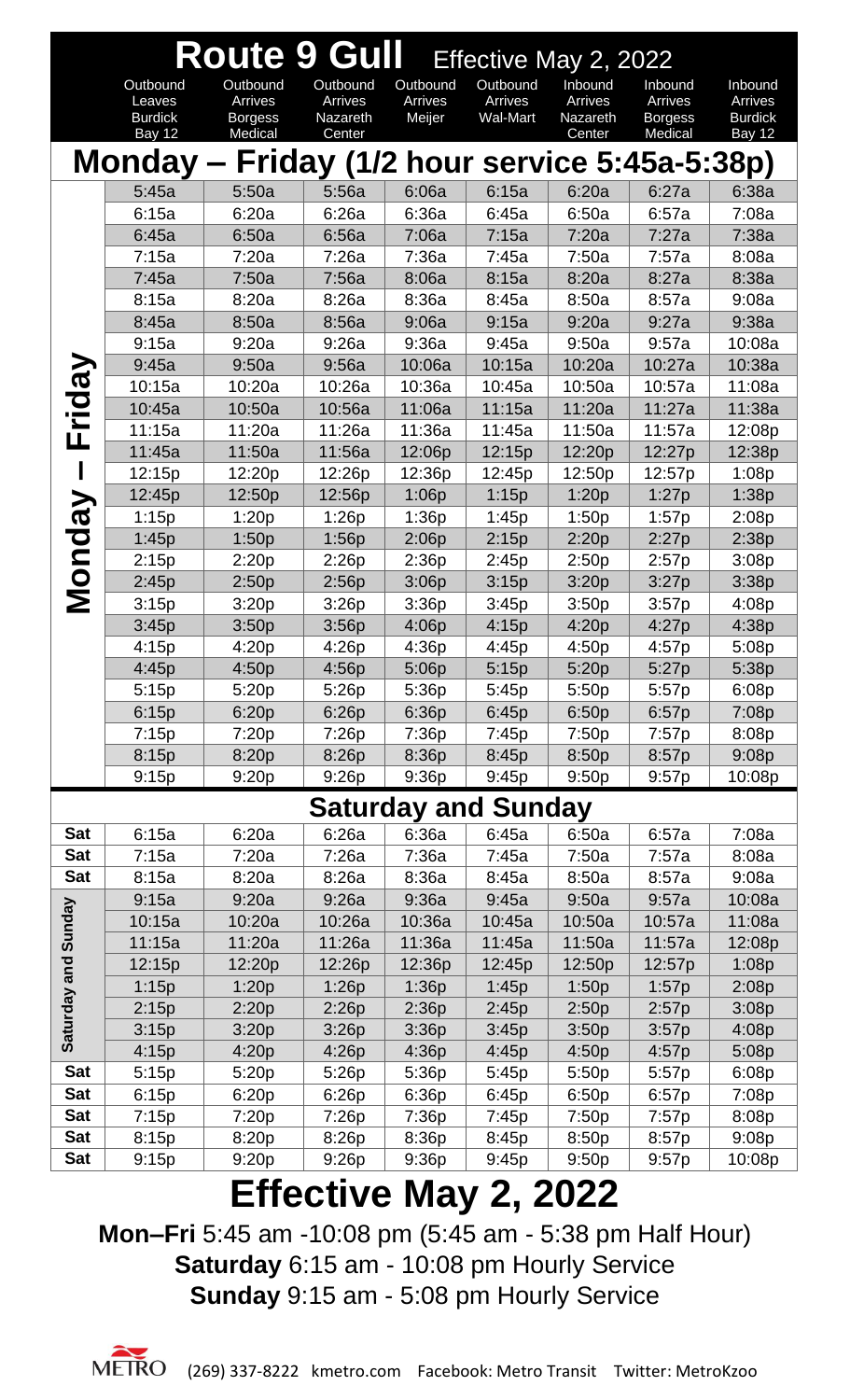|                     | Route 10 Comstock Effective May 2, 2022               |                                                                    |                                                 |                              |                                                |                                                     |                                                       |  |  |  |
|---------------------|-------------------------------------------------------|--------------------------------------------------------------------|-------------------------------------------------|------------------------------|------------------------------------------------|-----------------------------------------------------|-------------------------------------------------------|--|--|--|
|                     | Outbound<br>Leaves<br><b>Burdick</b><br><b>Bay 19</b> | Outbound<br><b>Arrives</b><br>Mayors'<br><b>Riverfront</b><br>Park | Outbound<br>Arrives<br>Comstock<br>and Sprinkle | Inbound<br>Arrives<br>Meijer | Inbound<br>Arrives<br>Comstock<br>and Sprinkle | Inbound<br>Arrives<br>Mayors'<br>Riverfront<br>Park | Inbound<br>Arrives<br><b>Burdick</b><br><b>Bay 19</b> |  |  |  |
|                     | <b>Monday - Friday</b>                                |                                                                    |                                                 |                              |                                                |                                                     |                                                       |  |  |  |
|                     | 6:15a                                                 | 6:18a                                                              | 6:28a                                           | 6:40a                        | 6:52a                                          | 7:02a                                               | 7:08a                                                 |  |  |  |
|                     | 7:15a                                                 | 7:18a                                                              | 7:28a                                           | 7:40a                        | 7:52a                                          | 8:02a                                               | 8:08a                                                 |  |  |  |
|                     | 8:15a                                                 | 8:18a                                                              | 8:28a                                           | 8:40a                        | 8:52a                                          | 9:02a                                               | 9:08a                                                 |  |  |  |
|                     | 9:15a                                                 | 9:18a                                                              | 9:28a                                           | 9:40a                        | 9:52a                                          | 10:02a                                              | 10:08a                                                |  |  |  |
| Friday              | 10:15a                                                | 10:18a                                                             | 10:28a                                          | 10:40a                       | 10:52a                                         | 11:02a                                              | 11:08a                                                |  |  |  |
|                     | 11:15a                                                | 11:18a                                                             | 11:28a                                          | 11:40a                       | 11:52a                                         | 12:02p                                              | 12:08p                                                |  |  |  |
|                     | 12:15p                                                | 12:18p                                                             | 12:28p                                          | 12:40p                       | 12:52p                                         | 1:02p                                               | 1:08p                                                 |  |  |  |
| П                   | 1:15p                                                 | 1:18p                                                              | 1:28p                                           | 1:40p                        | 1:52p                                          | 2:02p                                               | 2:08p                                                 |  |  |  |
|                     | 2:15p                                                 | 2:18p                                                              | 2:28p                                           | 2:40p                        | 2:52p                                          | 3:02p                                               | 3:08p                                                 |  |  |  |
| <b>Monday</b>       | 3:15p                                                 | 3:18p                                                              | 3:28p                                           | 3:40p                        | 3:52p                                          | 4:02p                                               | 4:08p                                                 |  |  |  |
|                     | 4:15p                                                 | 4:18p                                                              | 4:28p                                           | 4:40p                        | 4:52p                                          | 5:02p                                               | 5:08p                                                 |  |  |  |
|                     | 5:15p                                                 | 5:18p                                                              | 5:28p                                           | 5:40p                        | 5:52p                                          | 6:02p                                               | 6:08p                                                 |  |  |  |
|                     | 6:15p                                                 | 6:18p                                                              | 6:28p                                           | 6:40p                        | 6:52p                                          | 7:02p                                               | 7:08p                                                 |  |  |  |
|                     | 7:15p                                                 | 7:18p                                                              | 7:28p                                           | 7:40p                        | 7:52p                                          | 8:02p                                               | 8:08p                                                 |  |  |  |
|                     | 8:15p                                                 | 8:18p                                                              | 8:28p                                           | 8:40p                        | 8:52p                                          | 9:02p                                               | 9:08p                                                 |  |  |  |
|                     | 9:15p                                                 | 9:18p                                                              | 9:28p                                           | 9:40p                        | 9:52p                                          | 10:02p                                              | 10:08p                                                |  |  |  |
|                     |                                                       |                                                                    | <b>Saturday and Sunday</b>                      |                              |                                                |                                                     |                                                       |  |  |  |
| Sat                 | 6:15a                                                 | 6:18a                                                              | 6:28a                                           | 6:40a                        | 6:52a                                          | 7:02a                                               | 7:08a                                                 |  |  |  |
| <b>Sat</b>          | 7:15a                                                 | 7:18a                                                              | 7:28a                                           | 7:40a                        | 7:52a                                          | 8:02a                                               | 8:08a                                                 |  |  |  |
| <b>Sat</b>          | 8:15a                                                 | 8:18a                                                              | 8:28a                                           | 8:40a                        | 8:52a                                          | 9:02a                                               | 9:08a                                                 |  |  |  |
|                     | 9:15a                                                 | 9:18a                                                              | 9:28a                                           | 9:40a                        | 9:52a                                          | 10:02a                                              | 10:08a                                                |  |  |  |
|                     | 10:15a                                                | 10:18a                                                             | 10:28a                                          | 10:40a                       | 10:52a                                         | 11:02a                                              | 11:08a                                                |  |  |  |
| Saturday and Sunday | 11:15a                                                | 11:18a                                                             | 11:28a                                          | 11:40a                       | 11:52a                                         | 12:02p                                              | 12:08p                                                |  |  |  |
|                     | 12:15p                                                | 12:18p                                                             | 12:28p                                          | 12:40p                       | 12:52p                                         | 1:02p                                               | 1:08p                                                 |  |  |  |
|                     | 1:15p                                                 | 1:18p                                                              | 1:28p                                           | 1:40p                        | 1:52p                                          | 2:02p                                               | 2:08p                                                 |  |  |  |
|                     | 2:15p                                                 | 2:18p                                                              | 2:28p                                           | 2:40p                        | 2:52p                                          | 3:02p                                               | 3:08p                                                 |  |  |  |
|                     | 3:15p                                                 | 3:18p                                                              | 3:28p                                           | 3:40p                        | 3:52p                                          | 4:02p                                               | 4:08p                                                 |  |  |  |
|                     | 4:15p                                                 | 4:18p                                                              | 4:28p                                           | 4:40p                        | 4:52p                                          | 5:02p                                               | 5:08p                                                 |  |  |  |
| <b>Sat</b>          | 5:15p                                                 | 5:18p                                                              | 5:28p                                           | 5:40p                        | 5:52p                                          | 6:02p                                               | 6:08p                                                 |  |  |  |
| Sat                 | 6:15p                                                 | 6:18p                                                              | 6:28p                                           | 6:40p                        | 6:52p                                          | 7:02p                                               | 7:08p                                                 |  |  |  |
| <b>Sat</b>          | 7:15p                                                 | 7:18p                                                              | 7:28p                                           | 7:40p                        | 7:52p                                          | 8:02p                                               | 8:08p                                                 |  |  |  |
| <b>Sat</b>          | 8:15p                                                 | 8:18p                                                              | 8:28p                                           | 8:40p                        | 8:52p                                          | 9:02p                                               | 9:08p                                                 |  |  |  |
| Sat                 | 9:15p                                                 | 9:18p                                                              | 9:28p                                           | 9:40p                        | 9:52p                                          | 10:02p                                              | 10:08p                                                |  |  |  |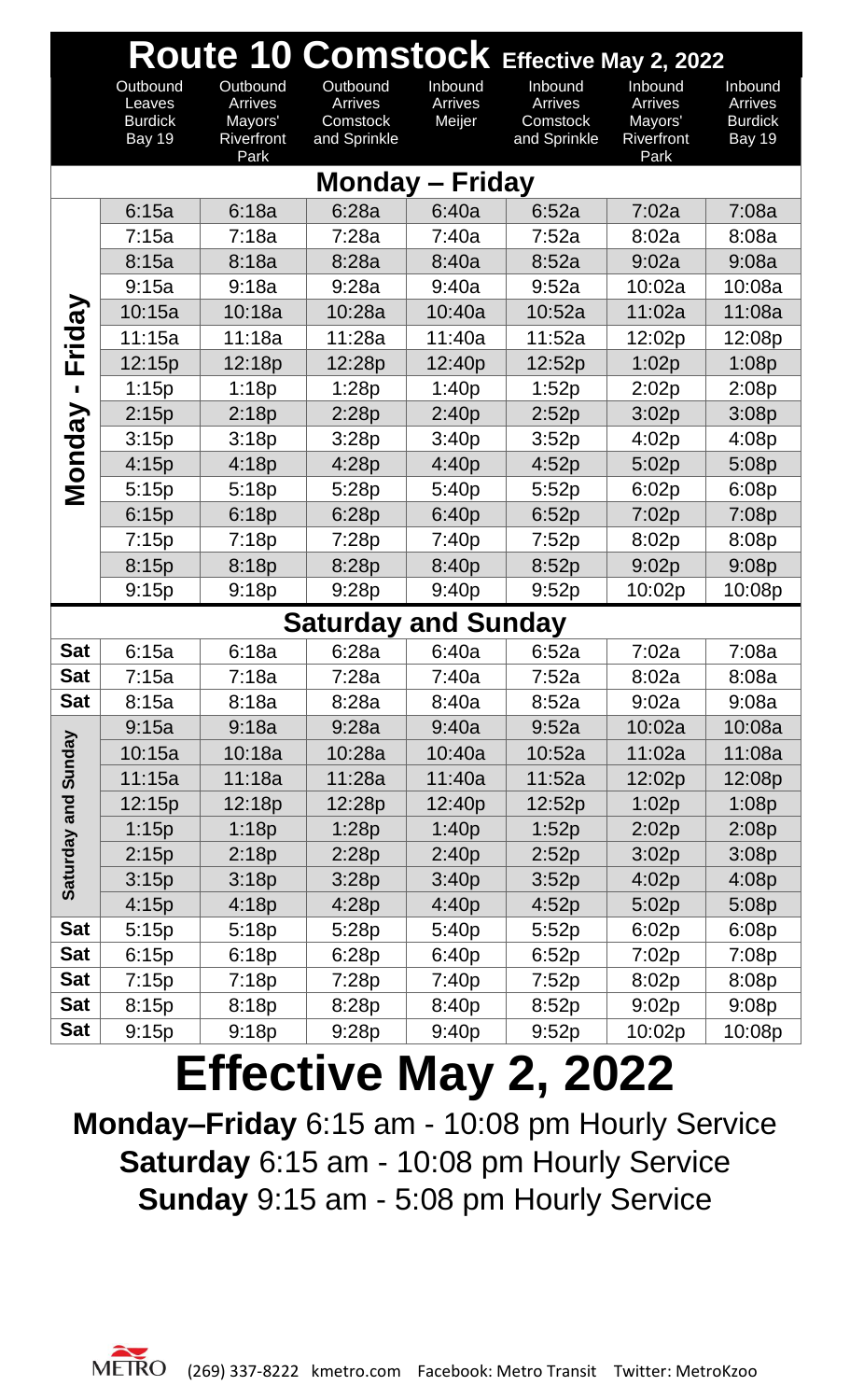|               | Route 11 Stadium Effective May 2, 2022 |                                                |                                 |                               |                                             |                                     |  |  |  |  |
|---------------|----------------------------------------|------------------------------------------------|---------------------------------|-------------------------------|---------------------------------------------|-------------------------------------|--|--|--|--|
|               | Outbound<br>Leaves<br>Rose<br>Bay 1    | Outbound<br><b>Arrives Stadium</b><br>and 11th | Outbound<br>Arrives<br>K.V.C.C. | Inbound<br>Leaves<br>K.V.C.C. | Inbound<br>Arrives<br>Stadium<br>Apartments | Inbound<br>Arrives<br>Rose<br>Bay 1 |  |  |  |  |
|               |                                        |                                                | <b>Monday – Friday</b>          |                               |                                             |                                     |  |  |  |  |
|               | 6:15a                                  | 6:27a                                          | 6:43a                           | 6:45a                         | 6:54a                                       | 7:08a                               |  |  |  |  |
|               | 7:15a                                  | 7:27a                                          | 7:43a                           | 7:45a                         | 7:54a                                       | 8:08a                               |  |  |  |  |
|               | 8:15a                                  | 8:27a                                          | 8:43a                           | 8:45a                         | 8:54a                                       | 9:08a                               |  |  |  |  |
|               | 9:15a                                  | 9:27a                                          | 9:43a                           | 9:45a                         | 9:54a                                       | 10:08a                              |  |  |  |  |
|               | 10:15a                                 | 10:27a                                         | 10:43a                          | 10:45a                        | 10:54a                                      | 11:08a                              |  |  |  |  |
| Friday        | 11:15a                                 | 11:27a                                         | 11:43a                          | 11:45a                        | 11:54a                                      | 12:08p                              |  |  |  |  |
|               | 12:15p                                 | 12:27p                                         | 12:43p                          | 12:45p                        | 12:54p                                      | 1:08p                               |  |  |  |  |
|               | 1:15p                                  | 1:27p                                          | 1:43p                           | 1:45p                         | 1:54p                                       | 2:08p                               |  |  |  |  |
|               | 2:15p                                  | 2:27p                                          | 2:43p                           | 2:45p                         | 2:54p                                       | 3:08p                               |  |  |  |  |
|               | 3:15p                                  | 3:27p                                          | 3:43p                           | 3:45p                         | 3:54p                                       | 4:08p                               |  |  |  |  |
| <b>Monday</b> | 4:15p                                  | 4:27p                                          | 4:43p                           | 4:45p                         | 4:54p                                       | 5:08p                               |  |  |  |  |
|               | 5:15p                                  | 5:27p                                          | 5:43p                           | 5:45p                         | 5:54p                                       | 6:08p                               |  |  |  |  |
|               | 6:15p                                  | 6:27p                                          | 6:43p                           | 6:45p                         | 6:54p                                       | 7:08p                               |  |  |  |  |
|               | 7:15p                                  | 7:27p                                          | 7:43p                           | 7:45p                         | 7:54p                                       | 8:08p                               |  |  |  |  |
|               | 8:15p                                  | 8:27p                                          | 8:43p                           | 8:45p                         | 8:54p                                       | 9:08p                               |  |  |  |  |
|               | 9:15p                                  | 9:27p                                          | 9:43p                           | 9:45p                         | 9:54p                                       | 10:08p                              |  |  |  |  |
|               |                                        |                                                | <b>Saturday and Sunday</b>      |                               |                                             |                                     |  |  |  |  |
| <b>Sat</b>    | 6:15a                                  | 6:27a                                          | 6:43a                           | 6:45a                         | 6:54a                                       | 7:08a                               |  |  |  |  |
| <b>Sat</b>    | 7:15a                                  | 7:27a                                          | 7:43a                           | 7:45a                         | 7:54a                                       | 8:08a                               |  |  |  |  |
| <b>Sat</b>    | 8:15a                                  | 8:27a                                          | 8:43a                           | 8:45a                         | 8:54a                                       | 9:08a                               |  |  |  |  |
|               | 9:15a                                  | 9:27a                                          | 9:43a                           | 9:45a                         | 9:54a                                       | 10:08a                              |  |  |  |  |
| Sunday        | 10:15a                                 | 10:27a                                         | 10:43a                          | 10:45a                        | 10:54a                                      | 11:08a                              |  |  |  |  |
|               | 11:15a                                 | 11:27a                                         | 11:43a                          | 11:45a                        | 11:54a                                      | 12:08p                              |  |  |  |  |
| and           | 12:15p                                 | 12:27p                                         | 12:43p                          | 12:45p                        | 12:54p                                      | 1:08p                               |  |  |  |  |
|               | 1:15p                                  | 1:27p                                          | 1:43p                           | 1:45p                         | 1:54p                                       | 2:08p                               |  |  |  |  |
| Saturday      | 2:15p                                  | 2:27p                                          | 2:43p                           | 2:45p                         | 2:54p                                       | 3:08p                               |  |  |  |  |
|               | 3:15p                                  | 3:27p                                          | 3:43p                           | 3:45p                         | 3:54p                                       | 4:08p                               |  |  |  |  |
|               | 4:15p                                  | 4:27p                                          | 4:43p                           | 4:45p                         | 4:54p                                       | 5:08p                               |  |  |  |  |
| <b>Sat</b>    | 5:15p                                  | 5:27p                                          | 5:43p                           | 5:45p                         | 5:54p                                       | 6:08p                               |  |  |  |  |
| <b>Sat</b>    | 6:15p                                  | 6:27p                                          | 6:43p                           | 6:45p                         | 6:54p                                       | 7:08p                               |  |  |  |  |
| <b>Sat</b>    | 7:15p                                  | 7:27p                                          | 7:43p                           | 7:45p                         | 7:54p                                       | 8:08p                               |  |  |  |  |
| <b>Sat</b>    | 8:15p                                  | 8:27p                                          | 8:43p                           | 8:45p                         | 8:54p                                       | 9:08p                               |  |  |  |  |
| <b>Sat</b>    | 9:15p                                  | 9:27p                                          | 9:43p                           | 9:45p                         | 9:54p                                       | 10:08p                              |  |  |  |  |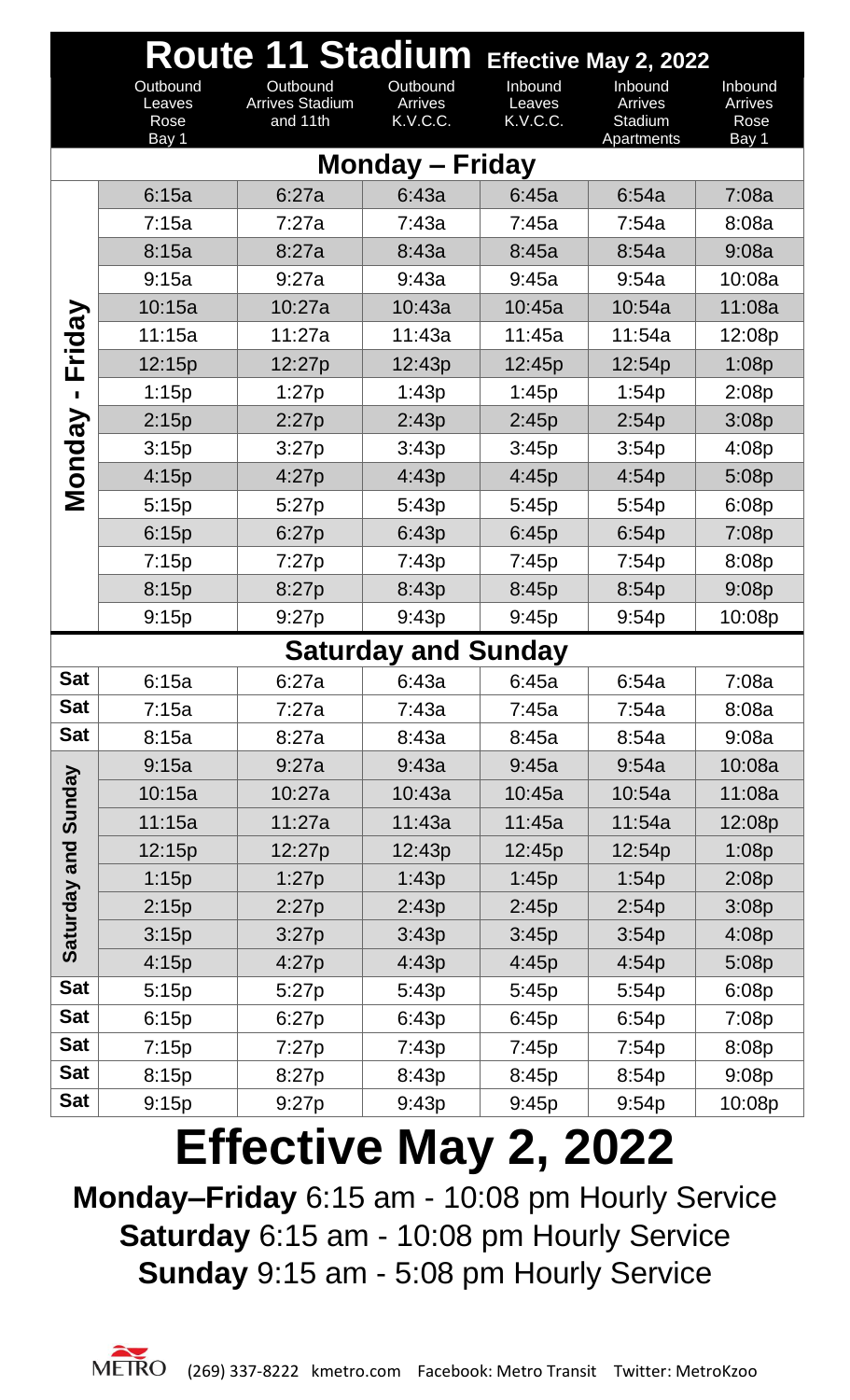| Route 12 Duke Effective May 2, 2022         |                        |                                             |                                  |             |                                                    |  |  |  |  |  |
|---------------------------------------------|------------------------|---------------------------------------------|----------------------------------|-------------|----------------------------------------------------|--|--|--|--|--|
| Outbound<br>Leaves Burdick<br><b>Bay 20</b> | Duke and<br>Denway     | Kalamazoo<br><b>Battle Creek</b><br>Airport | Loy Norrix<br><b>High School</b> | <b>YMCA</b> | Inbound<br><b>Arrives Burdick</b><br><b>Bay 20</b> |  |  |  |  |  |
|                                             | <b>Monday - Friday</b> |                                             |                                  |             |                                                    |  |  |  |  |  |
| 6:15a                                       | 6:30a                  | 6:40a                                       | 6:45a                            | 6:55a       | 7:10a                                              |  |  |  |  |  |
| 7:15a                                       | 7:30a                  | 7:40a                                       | 7:45a                            | 7:55a       | 8:10a                                              |  |  |  |  |  |
| 8:15a                                       | 8:30a                  | 8:40a                                       | 8:45a                            | 8:55a       | 9:10a                                              |  |  |  |  |  |
|                                             |                        |                                             |                                  |             |                                                    |  |  |  |  |  |
| 2:15p                                       | 2:30p                  | 2:40p                                       | 2:45p                            | 2:55p       | 3:10p                                              |  |  |  |  |  |
| 3:15p                                       | 3:30p                  | 3:40p                                       | 3:45p                            | 3:55p       | 4:10p                                              |  |  |  |  |  |
| 4:15p                                       | 4:30p                  | 4:40p                                       | 4:45p                            | 4:55p       | 5:10p                                              |  |  |  |  |  |
| 5:15p                                       | 5:30p                  | 5:40p                                       | 5:45p                            | 5:55p       | 6:10p                                              |  |  |  |  |  |
| 6:15p                                       | 6:30p                  | 6:40p                                       | 6:45p                            | 6:55p       | 7:10p                                              |  |  |  |  |  |

### **Effective May 2, 2022 Monday–Friday**

6:15 am – 9:10 am Hourly Service 2:15 pm – 7:10 pm Hourly Service

#### **NO SATURDAY OR SUNDAY SERVICE**

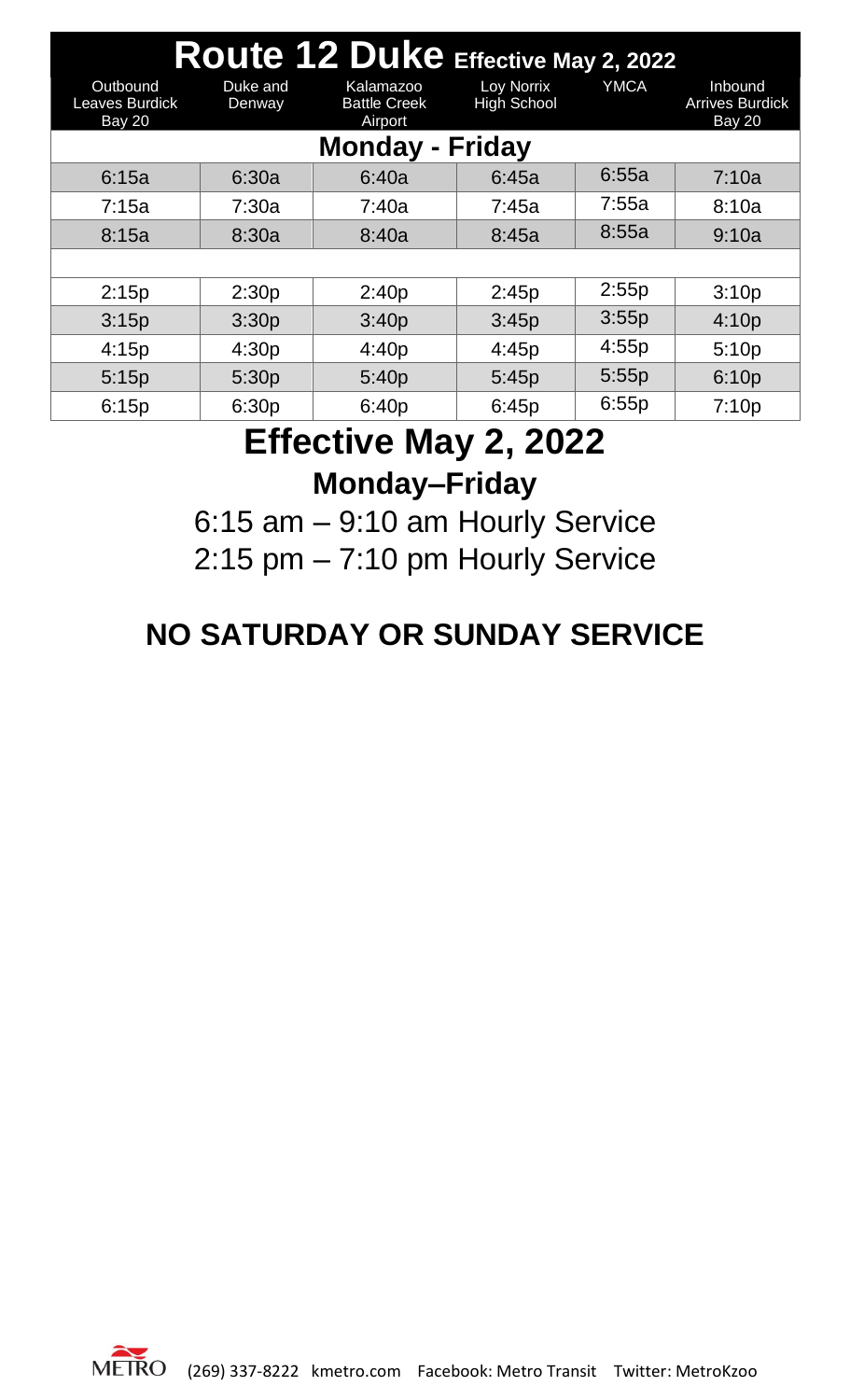|                        | Route 13 S. Burdick Effective May 2, 2022 |                                                 |                                 |                               |                                |                                                |                                     |  |  |
|------------------------|-------------------------------------------|-------------------------------------------------|---------------------------------|-------------------------------|--------------------------------|------------------------------------------------|-------------------------------------|--|--|
|                        | Outbound<br>Leaves<br>Rose<br>Bay 7       | Outbound<br>Arrives<br>Michigan<br><b>Works</b> | Outbound<br>Arrives<br>Goodwill | Outbound<br>Arrives<br>Meijer | Inbound<br>Arrives<br>Goodwill | Inbound<br>Arrives<br>Michigan<br><b>Works</b> | Inbound<br>Arrives<br>Rose<br>Bay 7 |  |  |
| <b>Monday – Friday</b> |                                           |                                                 |                                 |                               |                                |                                                |                                     |  |  |
|                        | 6:15a                                     | 6:20a                                           |                                 | 6:40a                         | 6:45a                          | 6:50a                                          | 7:08a                               |  |  |
|                        | 7:15a                                     | 7:20a                                           | $7:23a*$                        | 7:40a                         | $7:45a*$                       | 7:50a                                          | 8:08a                               |  |  |
|                        | 8:15a                                     | 8:20a                                           | $8:23a*$                        | 8:40a                         | $8:45a*$                       | 8:50a                                          | 9:08a                               |  |  |
|                        | 9:15a                                     | 9:20a                                           | $9:23a*$                        | 9:40a                         | $9:45a*$                       | 9:50a                                          | 10:08a                              |  |  |
| Friday                 | 10:15a                                    | 10:20a                                          | $10:23a*$                       | 10:40a                        | $10:45a*$                      | 10:50a                                         | 11:08a                              |  |  |
|                        | 11:15a                                    | 11:20a                                          | $11:23a*$                       | 11:40a                        | $11:45a*$                      | 11:50a                                         | 12:08p                              |  |  |
|                        | 12:15p                                    | 12:20p                                          | 12:23p*                         | 12:40p                        | 12:45p*                        | 12:50p                                         | 1:08p                               |  |  |
|                        | 1:15p                                     | 1:20p                                           | $1:23p*$                        | 1:40p                         | $1:45p*$                       | 1:50p                                          | 2:08p                               |  |  |
| <b>Monday</b>          | 2:15p                                     | 2:20p                                           | $2:23p*$                        | 2:40p                         | $2:45p*$                       | 2:50p                                          | 3:08p                               |  |  |
|                        | 3:15p                                     | 3:20p                                           | $3:23p*$                        | 3:40p                         | $3:45p*$                       | 3:50p                                          | 4:08p                               |  |  |
|                        | 4:15p                                     | 4:20p                                           | $4:23p*$                        | 4:40p                         | $4:45p*$                       | 4:50p                                          | 5:08p                               |  |  |
|                        | 5:15p                                     | 5:20p                                           | $5:23p*$                        | 5:40p                         | $5:45p*$                       | 5:50p                                          | 6:08p                               |  |  |
|                        | 6:15p                                     | 6:20p                                           | 6:23p                           | 6:40p                         | 6:45p                          | 6:50p                                          | 7:08p                               |  |  |
|                        | 7:15p                                     | 7:20p                                           | 7:23p                           | 7:40p                         | 7:45p                          | 7:50p                                          | 8:08p                               |  |  |
|                        | 8:15p                                     | 8:20p                                           |                                 | 8:40p                         | 8:45p                          | 8:50p                                          | 9:08p                               |  |  |
|                        | 9:15p                                     | 9:20p                                           |                                 | 9:40p                         | 9:45p                          | 9:50p                                          | 10:08p                              |  |  |
|                        |                                           |                                                 | <b>Saturday and Sunday</b>      |                               |                                |                                                |                                     |  |  |
| <b>Sat</b>             | 6:15a                                     | 6:20a                                           |                                 | 6:40a                         | 6:45a                          | 6:50a                                          | 7:08a                               |  |  |
| <b>Sat</b>             | 7:15a                                     | 7:20a                                           | 7:23a                           | 7:40a                         | 7:45a                          | 7:50a                                          | 8:08a                               |  |  |
| <b>Sat</b>             | 8:15a                                     | 8:20a                                           | 8:23a                           | 8:40a                         | 8:45a                          | 8:50a                                          | 9:08a                               |  |  |
|                        | 9:15a                                     | 9:20a                                           | 9:23a                           | 9:40a                         | 9:45a                          | 9:50a                                          | 10:08a                              |  |  |
|                        | 10:15a                                    | 10:20a                                          | 10:23a                          | 10:40a                        | 10:45a                         | 10:50a                                         | 11:08a                              |  |  |
| Saturday and Sunday    | 11:15a                                    | 11:20a                                          | 11:23a                          | 11:40a                        | 11:45a                         | 11:50a                                         | 12:08p                              |  |  |
|                        | 12:15p                                    | 12:20p                                          | 12:23p                          | 12:40p                        | 12:45p                         | 12:50p                                         | 1:08p                               |  |  |
|                        | 1:15p                                     | 1:20p                                           | 1:23p                           | 1:40p                         | 1:45p                          | 1:50p                                          | 2:08p                               |  |  |
|                        | 2:15p                                     | 2:20p                                           | 2:23p                           | 2:40p                         | 2:45p                          | 2:50p                                          | 3:08p                               |  |  |
|                        | 3:15p                                     | 3:20p                                           | 3:23p                           | 3:40p                         | 3:45p                          | 3:50p                                          | 4:08p                               |  |  |
|                        | 4:15p                                     | 4:20p                                           | 4:23p                           | 4:40p                         | 4:45p                          | 4:50p                                          | 5:08p                               |  |  |
| <b>Sat</b>             | 5:15p                                     | 5:20p                                           | 5:23p                           | 5:40p                         | 5:45p                          | 5:50p                                          | 6:08p                               |  |  |
| <b>Sat</b>             | 6:15p                                     | 6:20p                                           | 6:23p                           | 6:40p                         | 6:45p                          | 6:50p                                          | 7:08p                               |  |  |
| <b>Sat</b>             | 7:15p                                     | 7:20p                                           | 7:23p                           | 7:40p                         | 7:45p                          | 7:50p                                          | 8:08p                               |  |  |
| <b>Sat</b>             | 8:15p                                     | 8:20p                                           |                                 | 8:40p                         | 8:45p                          | 8:50p                                          | 9:08p                               |  |  |
| <b>Sat</b>             | 9:15p                                     | 9:20p                                           |                                 | 9:40p                         | 9:45p                          | 9:50p                                          | 10:08p                              |  |  |

**Monday–Friday** 6:15 am - 10:08 pm Hourly Service **Saturday** 6:15 am - 10:08 pm Hourly Service **Sunday** 9:15 am - 5:08 pm Hourly Service *\* Service to Kalamazoo Health Department*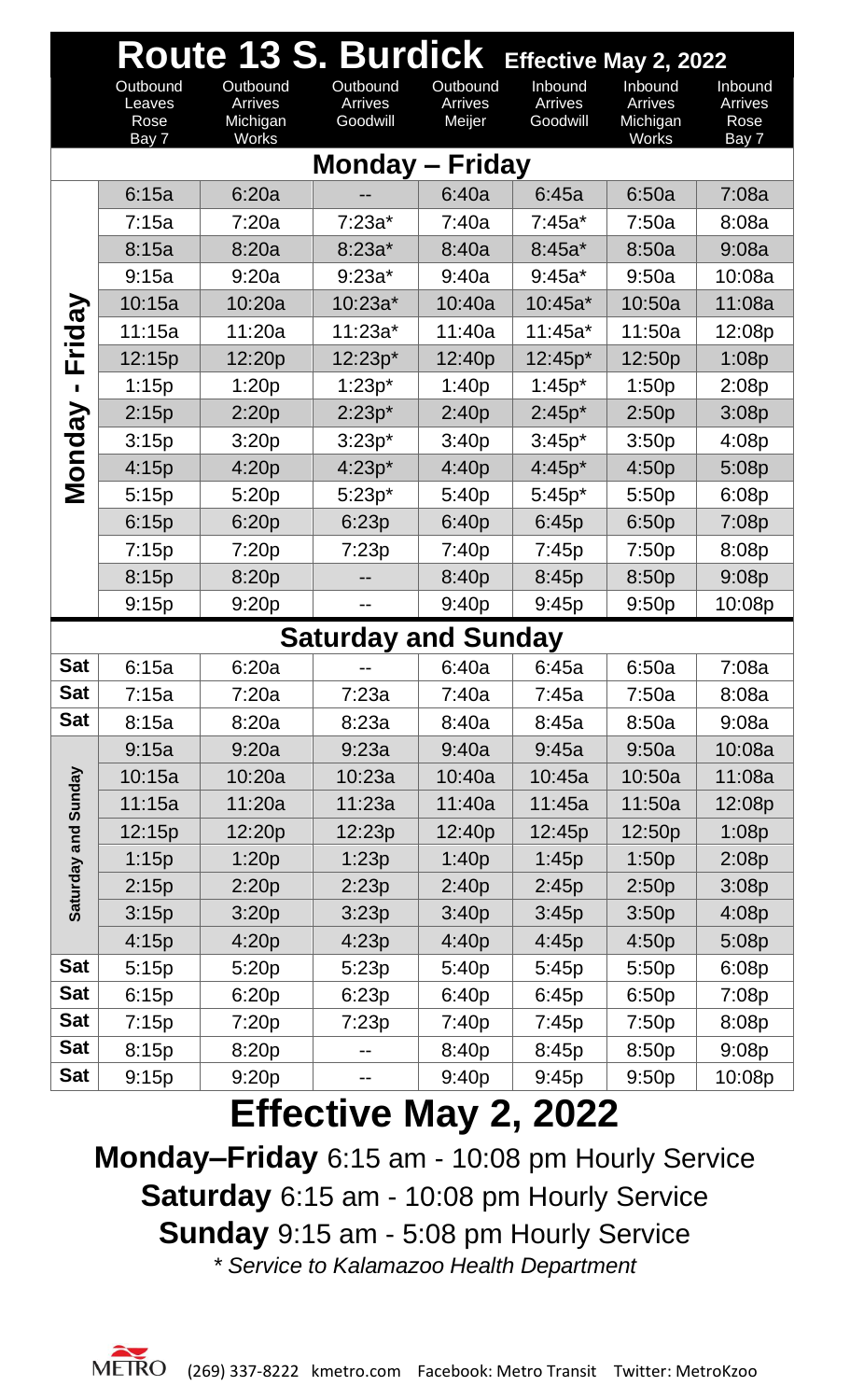|              |                | Route 14 West Main Effective May 2, 2022       |                            |                |                          |                |                |
|--------------|----------------|------------------------------------------------|----------------------------|----------------|--------------------------|----------------|----------------|
|              | Outbound       | Outbound                                       | Outbound                   | Outbound       | Oshtemo                  | Inbound        | Inbound        |
|              | Leaves         | <b>Arrives West</b>                            | <b>Arrives</b>             | Arrives        | Library                  | Leaves         | <b>Arrives</b> |
|              | Rose           | Main and                                       | Maple Hill                 | Meijer         |                          | Walmart        | Rose           |
|              | Bay 3          | <b>Berkley</b>                                 | Mall                       |                |                          |                | Bay 3          |
|              |                | Monday - Friday (1/2 hour service 6:45a-6:38p) |                            |                |                          |                |                |
|              | 6:15a          | 6:18a                                          | 6:30a                      | 6:37a          | $-$                      | 6:45a          | 7:08a          |
|              | 6:45a          | 6:48a                                          | 7:00a                      | 7:07a          | $-$                      | 7:15a          | 7:38a          |
|              | 7:15a          | 7:18a                                          | 7:30a                      | 7:37a          | $-$                      | 7:45a          | 8:08a          |
|              | 7:45a          | 7:48a                                          | 8:00a                      | 8:07a          | --                       | 8:15a          | 8:38a          |
|              | 8:15a          | 8:18a                                          | 8:30a                      | 8:37a          | --                       | 8:45a          | 9:08a          |
|              | 8:45a          | 8:48a                                          | 9:00a                      | 9:07a          | $-$                      | 9:15a          | 9:38a          |
|              | 9:15a          | 9:18a                                          | 9:30a                      | 9:37a          | 9:40a                    | 9:45a          | 10:08a         |
|              | 9:45a          | 9:48a                                          | 10:00a                     | 10:07a         |                          | 10:15a         | 10:38a         |
|              | 10:15a         | 10:18a                                         | 10:30a                     | 10:37a         | 10:40a                   | 10:45a         | 11:08a         |
| <b>Tiday</b> | 10:45a         | 10:48a                                         | 11:00a                     | 11:07a         |                          | 11:15a         | 11:38a         |
|              | 11:15a         | 11:18a                                         | 11:30a                     | 11:37a         | 11:40a                   | 11:45a         | 12:08p         |
| Щ            | 11:45a         | 11:48a                                         | 12:00p                     | 12:07p         |                          | 12:15p         | 12:38p         |
|              | 12:15p         | 12:18p                                         | 12:30p                     | 12:37p         | 12:40p                   | 12:45p         | 1:08p          |
| Monday       | 12:45p         | 12:48p                                         | 1:00p                      | 1:07p          |                          | 1:15p          | 1:38p          |
|              | 1:15p          | 1:18p<br>1:48p                                 | 1:30p<br>2:00p             | 1:37p          | 1:40p                    | 1:45p<br>2:15p | 2:08p<br>2:38p |
|              | 1:45p<br>2:15p | 2:18p                                          | 2:30p                      | 2:07p<br>2:37p | 2:40p                    | 2:45p          | 3:08p          |
|              | 2:45p          | 2:48p                                          | 3:00p                      | 3:07p          | $-$                      | 3:15p          | 3:38p          |
|              | 3:15p          | 3:18p                                          | 3:30p                      | 3:37p          | 3:40p                    | 3:45p          | 4:08p          |
|              | 3:45p          | 3:48p                                          | 4:00p                      | 4:07p          |                          | 4:15p          | 4:38p          |
|              | 4:15p          | 4:18p                                          | 4:30p                      | 4:37p          | 4:40p                    | 4:45p          | 5:08p          |
|              | 4:45p          | 4:48p                                          | 5:00p                      | 5:07p          | $-$                      | 5:15p          | 5:38p          |
|              | 5:15p          | 5:18p                                          | 5:30p                      | 5:37p          | 5:40p                    | 5:45p          | 6:08p          |
|              | 5:45p          | 5:48p                                          | 6:00p                      | 6:07p          | --                       | 6:15p          | 6:38p          |
|              | 6:15p          | 6:18p                                          | 6:30p                      | 6:37p          |                          | 6:45p          | 7:08p          |
|              | 7:15p          | 7:18p                                          | 7:30p                      | 7:37p          |                          | 7:45p          | 8:08p          |
|              | 8:15p          | 8:18p                                          | 8:30p                      | 8:37p          | $\qquad \qquad -$        | 8:45p          | 9:08p          |
|              | 9:15p          | 9:18p                                          | 9:30p                      | 9:37p          | $\overline{\phantom{a}}$ | 9:45p          | 10:08p         |
|              |                |                                                | <b>Saturday and Sunday</b> |                |                          |                |                |
| Sat          | 6:15a          | 6:18a                                          | 6:30a                      | 6:37a          |                          | 6:45a          | 7:08a          |
| <b>Sat</b>   | 7:15a          | 7:18a                                          | 7:30a                      | 7:37a          | --                       | 7:45a          | 8:08a          |
| <b>Sat</b>   | 8:15a          | 8:18a                                          | 8:30a                      | 8:37a          | $\overline{\phantom{a}}$ | 8:45a          | 9:08a          |
|              | 9:15a          | 9:18a                                          | 9:30a                      | 9:37a          |                          | 9:45a          | 10:08a         |
|              | 10:15a         | 10:18a                                         | 10:30a                     | 10:37a         | --                       | 10:45a         | 11:08a         |
| Sunday       | 11:15a         | 11:18a                                         | 11:30a                     | 11:37a         | --                       | 11:45a         | 12:08p         |
|              | 12:15p         | 12:18p                                         | 12:30p                     | 12:37p         | --                       | 12:45p         | 1:08p          |
|              | 1:15p          | 1:18p                                          | 1:30p                      | 1:37p          | --                       | 1:45p          | 2:08p          |
|              | 2:15p          | 2:18p                                          | 2:30p                      | 2:37p          | --                       | 2:45p          | 3:08p          |
| Saturday and | 3:15p          | 3:18p                                          | 3:30p                      | 3:37p          | --                       | 3:45p          | 4:08p          |
|              | 4:15p          | 4:18p                                          | 4:30p                      | 4:37p          | --                       | 4:45p          | 5:08p          |
| <b>Sat</b>   | 5:15p          | 5:18p                                          | 5:30p                      | 5:37p          | --                       | 5:45p          | 6:08p          |
| <b>Sat</b>   | 6:15p          | 6:18p                                          | 6:30p                      | 6:37p          | --                       | 6:45p          | 7:08p          |
| <b>Sat</b>   | 7:15p          | 7:18p                                          | 7:30p                      | 7:37p          | --                       | 7:45p          | 8:08p          |
| <b>Sat</b>   | 8:15p          | 8:18p                                          | 8:30p                      | 8:37p          | --                       | 8:45p          | 9:08p          |
| <b>Sat</b>   | 9:15p          | 9:18p                                          | 9:30p                      | 9:37p          | --                       | 9:45p          | 10:08p         |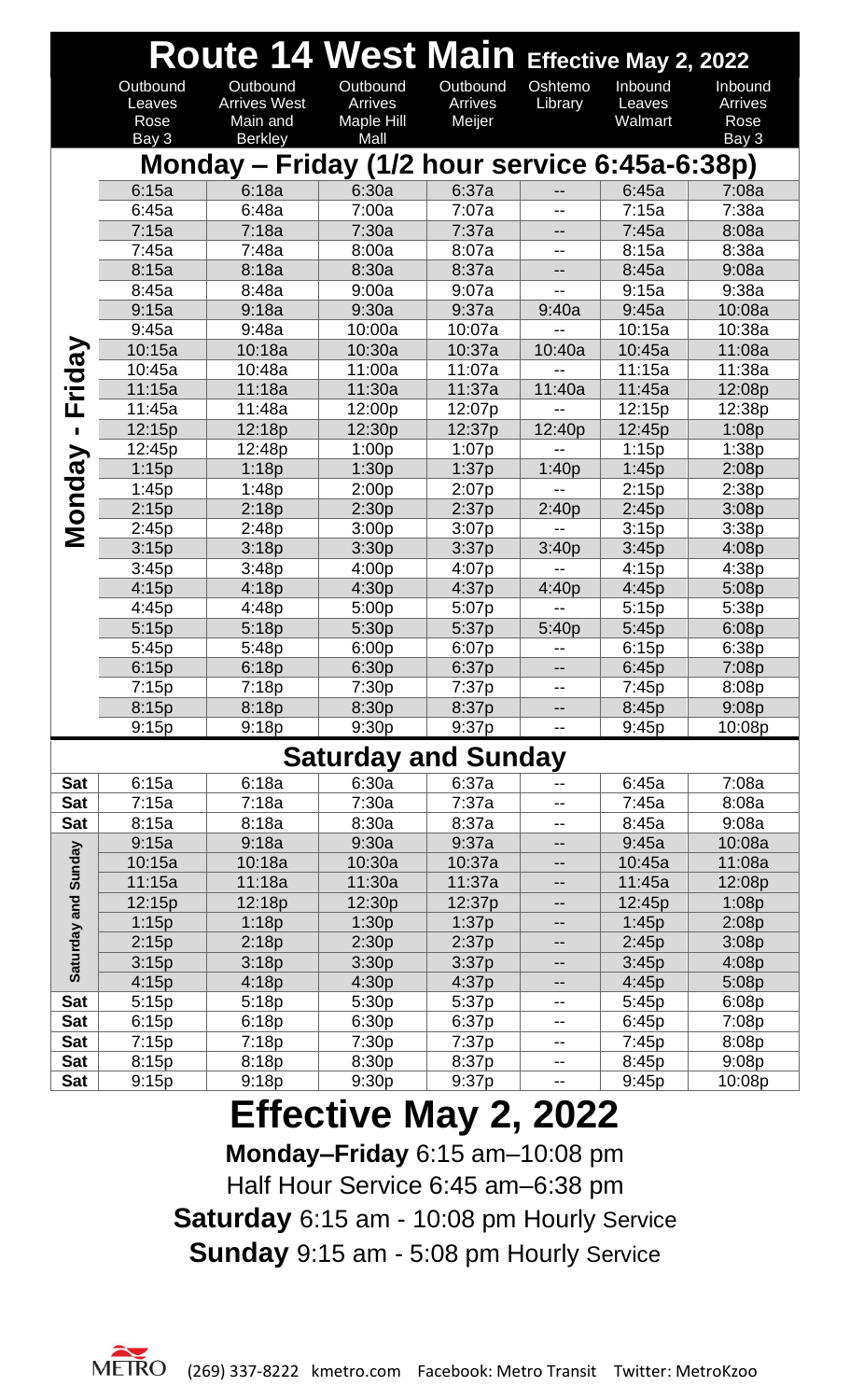|                     |                                                   | Route 15 Paterson Effective May 2, 2022          |                                            |                                                              |
|---------------------|---------------------------------------------------|--------------------------------------------------|--------------------------------------------|--------------------------------------------------------------|
|                     | Outbound<br>Leaves<br><b>Rose Street</b><br>Bay 8 | <b>Outbound Arrives Hopkins</b><br>and Burdick   | <b>Inbound Arrives</b><br>Interfaith Homes | Inbound<br>Arrives<br><b>Burdick Street</b><br><b>Bay 13</b> |
|                     |                                                   | Monday - Friday *Combined with Route 5 East Main |                                            |                                                              |
|                     | 6:45a                                             | 6:50a                                            | 6:55a                                      | 7:08a                                                        |
|                     | 7:45a                                             | 7:50a<br>(Travels to Edison M-F Only)            | 7:55a                                      | 8:08a                                                        |
|                     | 8:45a                                             | 8:50a                                            | 8:55a                                      | 9:08a                                                        |
|                     | 9:45a                                             | 9:50a                                            | 9:55a                                      | 10:08a                                                       |
|                     | 10:45a                                            | 10:50a                                           | 10:55a                                     | 11:08a                                                       |
|                     | 11:45a                                            | 11:50a                                           | 11:55a                                     | 12:08p                                                       |
| Monday-Friday       | 12:45p                                            | 12:50p                                           | 12:55p                                     | 1:08p                                                        |
|                     | 1:45p                                             | 1:50p                                            | 1:55p                                      | 2:08p                                                        |
|                     | 2:45p                                             | 2:50p                                            | 2:55p                                      | 3:08p                                                        |
|                     | 3:45p                                             | 3:50p                                            | 3:55p                                      | 4:08p                                                        |
|                     | 4:45p                                             | 4:50p<br>(Travels to Edison M-F Only)            | 4:55p                                      | 5:08p                                                        |
|                     | 5:45p                                             | 5:50p                                            | 5:55p                                      | 6:08p                                                        |
|                     | 6:45p                                             | 6:50p                                            | 6:55p                                      | 7:08p                                                        |
|                     | 7:45p                                             | 7:50p                                            | 7:55p                                      | 8:08p                                                        |
|                     | 8:45p                                             | 8:50p                                            | 8:55p                                      | 9:08p                                                        |
|                     | 9:45p                                             | 9:50p                                            | 9:55p                                      | 10:08p                                                       |
|                     |                                                   | <b>Saturday and Sunday</b>                       |                                            |                                                              |
| <b>Sat</b>          | 6:45a                                             | 6:50a                                            | 6:55a                                      | 7:08a                                                        |
| <b>Sat</b>          | 7:45a                                             | 7:50a                                            | 7:55a                                      | 8:08a                                                        |
| <b>Sat</b>          | 8:45a                                             | 8:50a                                            | 8:55a                                      | 9:08a                                                        |
|                     | 9:45a                                             | 9:50a                                            | 9:55a                                      | 10:08a                                                       |
|                     | 10:45a                                            | 10:50a                                           | 10:55a                                     | 11:08a                                                       |
| Saturday and Sunday | 11:45a                                            | 11:50a                                           | 11:55a                                     | 12:08p                                                       |
|                     | 12:45p                                            | 12:50p                                           | 12:55p                                     | 1:08p                                                        |
|                     | 1:45p                                             | 1:50p                                            | 1:55p                                      | 2:08p                                                        |
|                     | 2:45p                                             | 2:50p                                            | 2:55p                                      | 3:08p                                                        |
|                     | 3:45p                                             | 3:50p                                            | 3:55p                                      | 4:08p                                                        |
|                     | 4:45p                                             | 4:50p                                            | 4:55p                                      | 5:08p                                                        |
| <b>Sat</b>          | 5:45p                                             | 5:50p                                            | 5:55p                                      | 6:08p                                                        |
| <b>Sat</b>          | 6:45p                                             | 6:50p                                            | 6:55p                                      | 7:08p                                                        |
| <b>Sat</b>          | 7:45p                                             | 7:50p                                            | 7:55p                                      | 8:08p                                                        |
| <b>Sat</b>          | 8:45p                                             | 8:50p                                            | 8:55p                                      | 9:08p                                                        |
| <b>Sat</b>          | 9:45p                                             | 9:50p                                            | 9:55p                                      | 10:08p                                                       |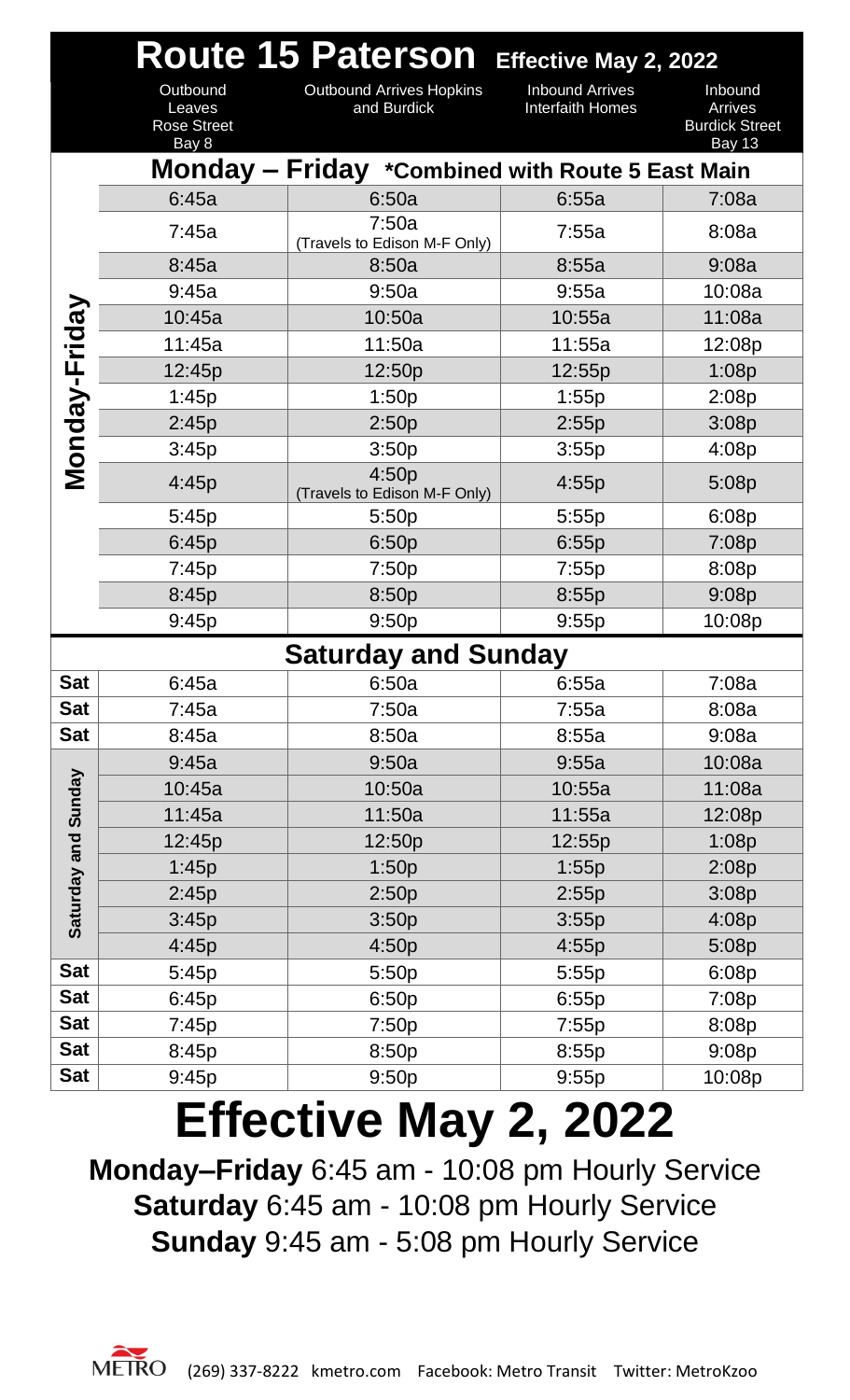|                          |                                     |                                              | Route 16 Lovell Effective May 2, 2022         |                                |                                                        |                                        |                                                         |
|--------------------------|-------------------------------------|----------------------------------------------|-----------------------------------------------|--------------------------------|--------------------------------------------------------|----------------------------------------|---------------------------------------------------------|
|                          | Outbound<br>Leaves<br>Rose<br>Bay 5 | Outbound<br><b>Arrives Oak</b><br>and Lovell | Outbound<br>Arrives<br>Campus<br>Loading Zone | Outbound<br>Arrives<br>58 West | Inbound<br><b>Arrives</b><br>Campus<br>Loading<br>Zone | Inbound<br>Arrives<br>South<br>and Oak | Inbound<br><b>Arrives</b><br>Rose<br>Bay $\overline{5}$ |
|                          |                                     |                                              | <b>Monday - Friday</b>                        |                                |                                                        |                                        |                                                         |
|                          | 5:45a                               | 5:48a                                        | 5:57a                                         | 6:10a                          | 6:25a                                                  | 6:30a                                  | 6:38a                                                   |
|                          | 6:15a                               | 6:18a                                        | 6:27a                                         | 6:40a                          | 6:55a                                                  | 7:00a                                  | 7:08a                                                   |
|                          | 6:45a                               | 6:48a                                        | 6:57a                                         | 7:10a                          | 7:25a                                                  | 7:30a                                  | 7:38a                                                   |
|                          | 7:15a                               | 7:18a                                        | 7:27a                                         | 7:40a                          | 7:55a                                                  | 8:00a                                  | 8:08a                                                   |
|                          | 7:45a                               | 7:48a                                        | 7:57a                                         | 8:10a                          | 8:25a                                                  | 8:30a                                  | 8:38a                                                   |
|                          | 8:15a                               | 8:18a                                        | 8:27a                                         | 8:40a                          | 8:55a                                                  | 9:00a                                  | 9:08a                                                   |
|                          | 8:45a<br>9:15a                      | 8:48a<br>9:18a                               | 8:57a<br>9:27a                                | 9:10a<br>9:40a                 | 9:25a                                                  | 9:30a<br>10:00a                        | 9:38a<br>10:08a                                         |
|                          | 9:45a                               | 9:48a                                        | 9:57a                                         | 10:10a                         | 9:55a<br>10:25a                                        | 10:30a                                 | 10:38a                                                  |
|                          | 10:15a                              | 10:18a                                       | 10:27a                                        | 10:40a                         | 10:55a                                                 | 11:00a                                 | 11:08a                                                  |
| Monday-Friday            | 10:45a                              | 10:48a                                       | 10:57a                                        | 11:10a                         | 11:25a                                                 | 11:30a                                 | 11:38a                                                  |
|                          | 11:15a                              | 11:18a                                       | 11:27a                                        | 11:40a                         | 11:55a                                                 | 12:00p                                 | 12:08p                                                  |
|                          | 11:45a                              | 11:48a                                       | 11:57a                                        | 12:10p                         | 12:25p                                                 | 12:30p                                 | 12:38p                                                  |
|                          | 12:15p                              | 12:18p                                       | 12:27p                                        | 12:40p                         | 12:55p                                                 | 1:00p                                  | 1:08p                                                   |
|                          | 12:45p                              | 12:48p                                       | 12:57p                                        | 1:10p                          | 1:25p                                                  | 1:30p                                  | 1:38p                                                   |
|                          | 1:15p                               | 1:18p                                        | 1:27p                                         | 1:40p                          | 1:55p                                                  | 2:00p                                  | 2:08p                                                   |
|                          | 1:45p                               | 1:48p                                        | 1:57p                                         | 2:10p                          | 2:25p                                                  | 2:30p                                  | 2:38p                                                   |
|                          | 2:15p                               | 2:18p                                        | 2:27p                                         | 2:40p                          | 2:55p                                                  | 3:00p                                  | 3:08p                                                   |
|                          | 2:45p                               | 2:48p                                        | 2:57p                                         | 3:10p                          | 3:25p                                                  | 3:30p                                  | 3:38p                                                   |
|                          | 3:15p                               | 3:18p                                        | 3:27p                                         | 3:40p                          | 3:55p                                                  | 4:00p                                  | 4:08p                                                   |
|                          | 3:45p                               | 3:48p                                        | 3:57p                                         | 4:10p                          | 4:25p                                                  | 4:30p                                  | 4:38p                                                   |
|                          | 4:15p<br>4:45p                      | 4:18p<br>4:48p                               | 4:27p                                         | 4:40p<br>5:10p                 | 4:55p                                                  | 5:00p                                  | 5:08p                                                   |
|                          | 5:15p                               | 5:18p                                        | 4:57p<br>5:27p                                | 5:40p                          | 5:25p<br>5:55p                                         | 5:30p<br>6:00p                         | 5:38p<br>6:08p                                          |
|                          | 6:15p                               | 6:18p                                        | 6:27p                                         | 6:40p                          | 6:55p                                                  | 7:00p                                  | 7:08p                                                   |
|                          | 7:15p                               | 7:18p                                        | 7:27p                                         | 7:40p                          | 7:55p                                                  | 8:00p                                  | 8:08p                                                   |
|                          | 8:15p                               | 8:18p                                        | 8:27p                                         | 8:40p                          | 8:55p                                                  | 9:00p                                  | 9:08p                                                   |
|                          | 9:15p                               | 9:18p                                        | 9:27p                                         | 9:40p                          | 9:55p                                                  | 10:00p                                 | 10:08p                                                  |
|                          |                                     |                                              | <b>Saturday and Sunday</b>                    |                                |                                                        |                                        |                                                         |
| <b>Sat</b>               | 6:15a                               | 6:18a                                        | 6:27a                                         | 6:40a                          | 6:55a                                                  | 7:00a                                  | 7:08a                                                   |
| <b>Sat</b>               | 7:15a                               | 7:18a                                        | 7:27a                                         | 7:40a                          | 7:55a                                                  | 8:00a                                  | 8:08a                                                   |
| <b>Sat</b>               | 8:15a                               | 8:18a                                        | 8:27a                                         | 8:40a                          | 8:55a                                                  | 9:00a                                  | 9:08a                                                   |
|                          | 9:15a                               | 9:18a                                        | 9:27a                                         | 9:40a                          | 9:55a                                                  | 10:00a                                 | 10:08a                                                  |
|                          | 10:15a                              | 10:18a                                       | 10:27a                                        | 10:40a                         | 10:55a                                                 | 11:00a                                 | 11:08a                                                  |
|                          | 11:15a                              | 11:18a                                       | 11:27a                                        | 11:40a                         | 11:55a                                                 | 12:00p                                 | 12:08p                                                  |
|                          | 12:15p                              | 12:18p                                       | 12:27p                                        | 12:40p                         | 12:55p                                                 | 1:00p                                  | 1:08p                                                   |
|                          | 1:15p                               | 1:18p                                        | 1:27p                                         | 1:40p                          | 1:55p                                                  | 2:00p                                  | 2:08p                                                   |
|                          | 2:15p                               | 2:18p                                        | 2:27p                                         | 2:40p                          | 2:55p                                                  | 3:00p                                  | 3:08p                                                   |
| Saturday - Sunday        | 3:15p                               | 3:18p                                        | 3:27p                                         | 3:40p                          | 3:55p                                                  | 4:00p                                  | 4:08p                                                   |
|                          | 4:15p                               | 4:18p                                        | 4:27p                                         | 4:40p                          | 4:55p                                                  | 5:00p                                  | 5:08p                                                   |
| <b>Sat</b>               | 5:15p                               | 5:18p                                        | 5:27p                                         | 5:40p                          | 5:55p                                                  | 6:00p                                  | 6:08p                                                   |
| <b>Sat</b><br><b>Sat</b> | 6:15p<br>7:15p                      | 6:18p<br>7:18p                               | 6:27p<br>7:27p                                | 6:40p<br>7:40p                 | 6:55p<br>7:55p                                         | 7:00p<br>8:00p                         | 7:08p<br>8:08p                                          |
| <b>Sat</b>               | 8:15p                               | 8:18p                                        | 8:27p                                         | 8:40p                          | 8:55p                                                  | 9:00p                                  | 9:08p                                                   |
| Sat                      | 9:15p                               | 9:18p                                        | 9:27p                                         | 9:40p                          | 9:55p                                                  | 10:00p                                 | 10:08p                                                  |
|                          |                                     |                                              | <b>Effective May 2, 2022</b>                  |                                |                                                        |                                        |                                                         |
|                          |                                     |                                              |                                               |                                |                                                        |                                        |                                                         |

**Monday–Friday** 5:45 am–10:08 pm Half Hour Service 5:45 am–5:38 pm **Saturday** 6:15 am - 10:08 pm Hourly Service **Sunday** 9:15 am - 5:08 pm Hourly Service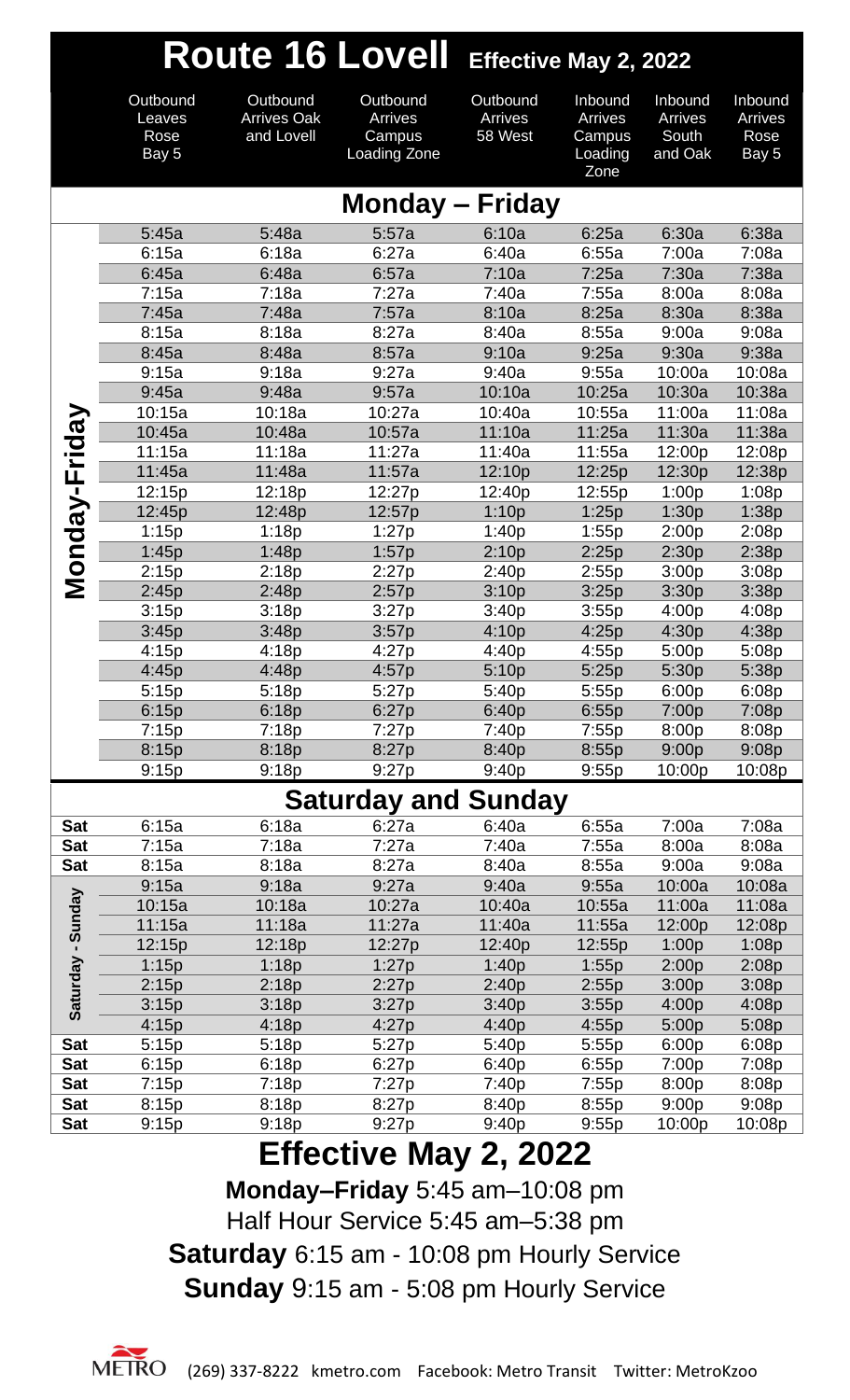|                            | <b>Route 19 Ring</b>          |                                                    |                                           | Effective May 9, 2022          |                            |
|----------------------------|-------------------------------|----------------------------------------------------|-------------------------------------------|--------------------------------|----------------------------|
| <b>WMU</b><br>Rood<br>Hall | Western<br>View<br>Apartments | College<br>of Health &<br>Human<br><b>Services</b> | Stadium<br>Apartments<br><b>Howard St</b> | Valley<br><b>Dining Center</b> | <b>WMU</b><br>Rood<br>Hall |
| 8:00a                      | 8:03a                         | 8:10a                                              | 8:13a                                     | 8:20a                          | 8:25a                      |
| 8:30a                      | 8:33a                         | 8:40a                                              | 8:43a                                     | 8:50a                          | 8:55a                      |
| 9:00a                      | 9:03a                         | 9:10a                                              | 9:13a                                     | 9:20a                          | 9:25a                      |
| 9:30a                      | 9:33a                         | 9:40a                                              | 9:43a                                     | 9:50a                          | 9:55a                      |
| 10:00a                     | 10:03a                        | 10:10a                                             | 10:13a                                    | 10:20a                         | 10:25a                     |
| 10:30a                     | 10:33a                        | 10:40a                                             | 10:43a                                    | 10:50a                         | 10:55a                     |
| 11:00a                     | 11:03a                        | 11:10a                                             | 11:13a                                    | 11:20a                         | 11:25a                     |
| 11:30a                     | 11:33a                        | 11:40a                                             | 11:43a                                    | 11:50a                         | 11:55a                     |
| 12:00p                     | 12:03p                        | 12:10p                                             | 12:13p                                    | 12:20p                         | 12:25p                     |
| 12:30p                     | 12:33p                        | 12:40p                                             | 12:43p                                    | 12:50p                         | 12:55p                     |
| 1:00p                      | 1:03p                         | 1:10p                                              | 1:13p                                     | 1:20p                          | 1:25p                      |
| 1:30p                      | 1:33p                         | 1:40p                                              | 1:43p                                     | 1:50p                          | 1:55p                      |
| 2:00p                      | 2:03p                         | 2:10p                                              | 2:13p                                     | 2:20p                          | 2:25p                      |
| 2:30p                      | 2:33p                         | 2:40p                                              | 2:43p                                     | 2:50p                          | 2:55p                      |
| 3:00p                      | 3:03p                         | 3:10p                                              | 3:13p                                     | 3:20p                          | 3:25p                      |
| 3:30p                      | 3:33p                         | 3:40p                                              | 3:43p                                     | 3:50p                          | 3:55p                      |
| 4:00p                      | 4:03p                         | 4:10p                                              | 4:13p                                     | 4:20p                          | 4:25p                      |
| 4:30p                      | 4:33p                         | 4:40p                                              | 4:43p                                     | 4:50p                          | 4:55p                      |

#### **Effective May 9, 2022 Monday-Friday** 8:00 am – 4:55 pm **NO SATURDAY OR SUNDAY SERVICE**

**NO SERVICE ON FOLLOWING DAYS** May 2-6 May 30 July 4

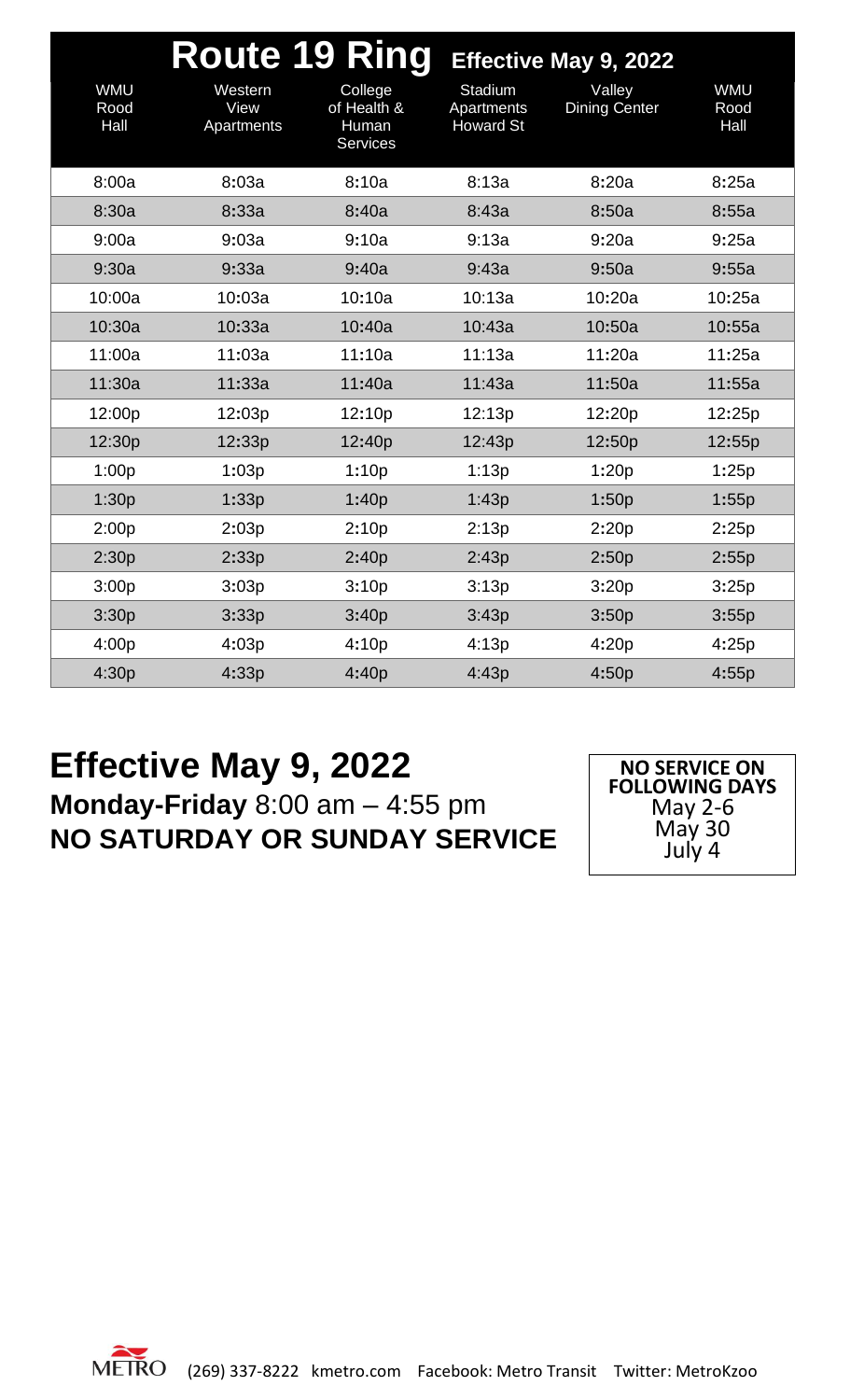### **21 Solon-Kendall Effective May 2, 2022**

# **Effective May 2, 2022**

**NO SERVICE ON FOLLOWING DAYS** May 2 – August 31

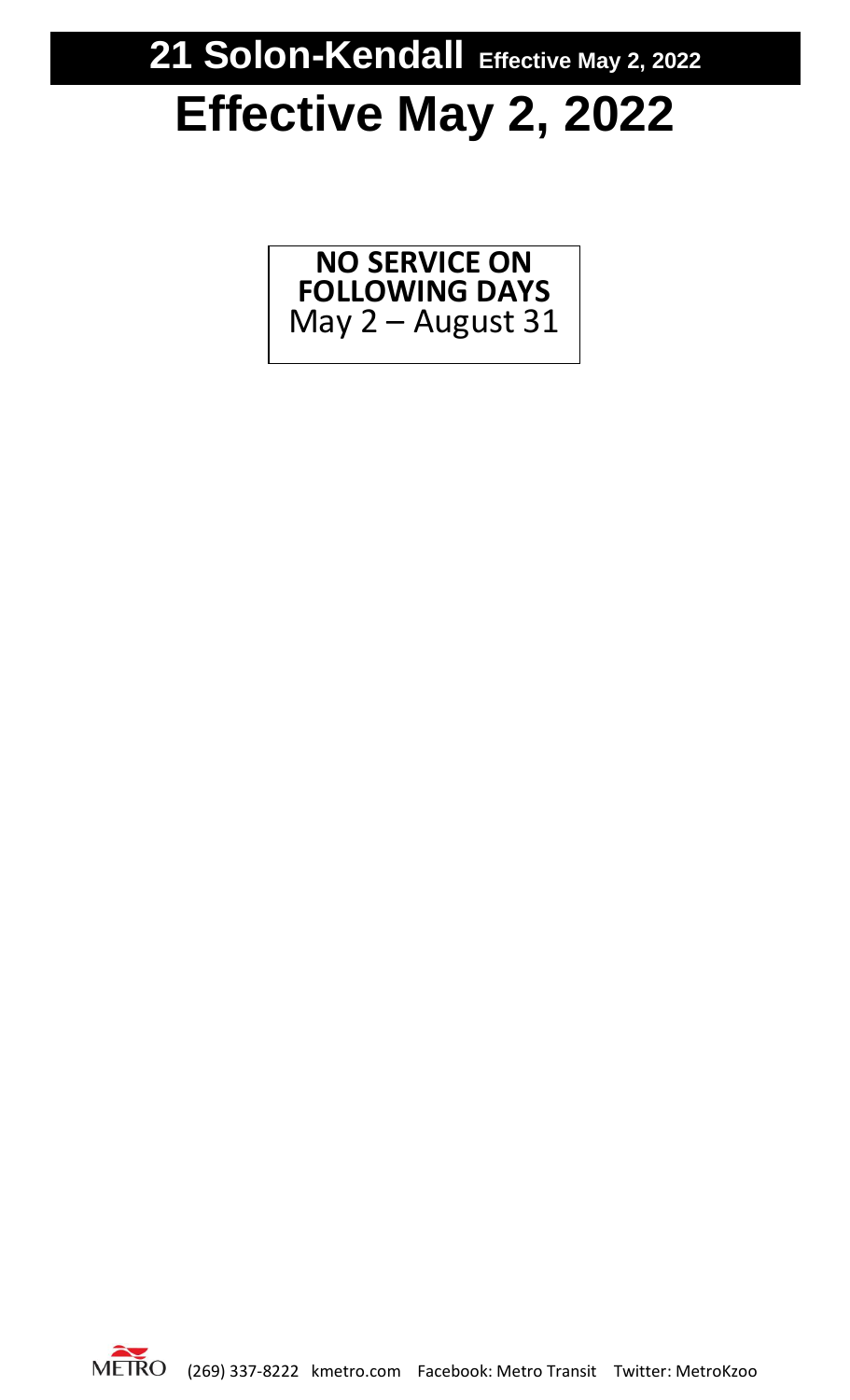|         |                  |        |                                          |                    | 25 Parkview Campus Effective May 9, 2022 |                  |
|---------|------------------|--------|------------------------------------------|--------------------|------------------------------------------|------------------|
| Days    | <b>Rood Hall</b> | Costco | Parkview<br>Campus                       | Parkview<br>Campus | <b>Cedar Trails</b><br>Apartments        | <b>Rood Hall</b> |
| Mon-Fri | 7:05a            | 7:10a  | 7:20a                                    | 7:25a              | 7:28a                                    | 7:40a            |
| Mon-Fri | 7:45a            | 7:50a  | 8:00a                                    | 8:05a              | 8:08a                                    | 8:20a            |
| Mon-Fri | 8:25a            | 8:30a  | 8:40a                                    | 8:45a              | 8:48a                                    | 9:00a            |
| Mon-Fri | 9:05a            | 9:10a  | 9:20a                                    | 9:25a              | 9:28a                                    | 9:40a            |
| Mon-Fri | 9:45a            | 9:50a  | 10:00a                                   | 10:05a             | 10:08a                                   | 10:20a           |
| Mon-Fri | 10:25a           | 10:30a | 10:40a                                   | 10:45a             | 10:48a                                   | 11:00a           |
| Mon-Fri | 11:05a           | 11:10a | 11:20a                                   | 11:25a             | 11:28a                                   | 11:40a           |
| Mon-Fri | 11:45a           | 11:50a | 12:00p                                   | 12:05p             | 12:08p                                   | 12:20p           |
| Mon-Fri | 12:25p           | 12:30p | 12:40p                                   | 12:45p             | 12:48p                                   | 1:00p            |
| Mon-Fri | 1:05p            | 1:10p  | 1:20p                                    | 1:25p              | 1:28p                                    | 1:40p            |
| Mon-Fri | 1:45p            | 1:50p  | 2:00p                                    | 2:05p              | 2:08p                                    | 2:20p            |
|         |                  |        | Monday – Thursday Only May 9 – August 31 |                    |                                          |                  |
| Mon-Thu | 2:25p            | 2:30p  | 2:40p                                    | 2:45p              | 2:48p                                    | 3:00p            |
| Mon-Thu | 3:05p            | 3:10p  | 3:20p                                    | 3:25p              | 3:28p                                    | 3:40p            |
| Mon-Thu | 3:45p            | 3:50p  | 4:00p                                    | 4:05p              | 4:08p                                    | 4:20p            |
| Mon-Thu | 4:25p            | 4:30p  | 4:40p                                    | 4:45p              | 4:48p                                    | 5:00p            |
| Mon-Thu | 5:05p            | 5:10p  | 5:20p                                    | 5:25p              | 5:28p                                    | 5:40p            |
| Mon-Thu | 5:45p            | 5:50p  | 6:00p                                    | 6:05p              | 6:08p                                    | 6:20p            |
| Mon-Thu | 6:25p            | 6:30p  | 6:40p                                    | 6:45p              | 6:48p                                    | 7:00p            |

**FOLLOWING DAYS** May 2-6 May 30 July 4

#### **Effective May 9, 2022 Monday–Thursday** 7:05 am - 7:00 pm **Friday** 7:05 am - 2:20 pm **NO SERVICE ON**

#### **NO SATURDAY OR SUNDAY SERVICE**

METRO (269) 337-8222 kmetro.com Facebook: Metro Transit Twitter: MetroKzoo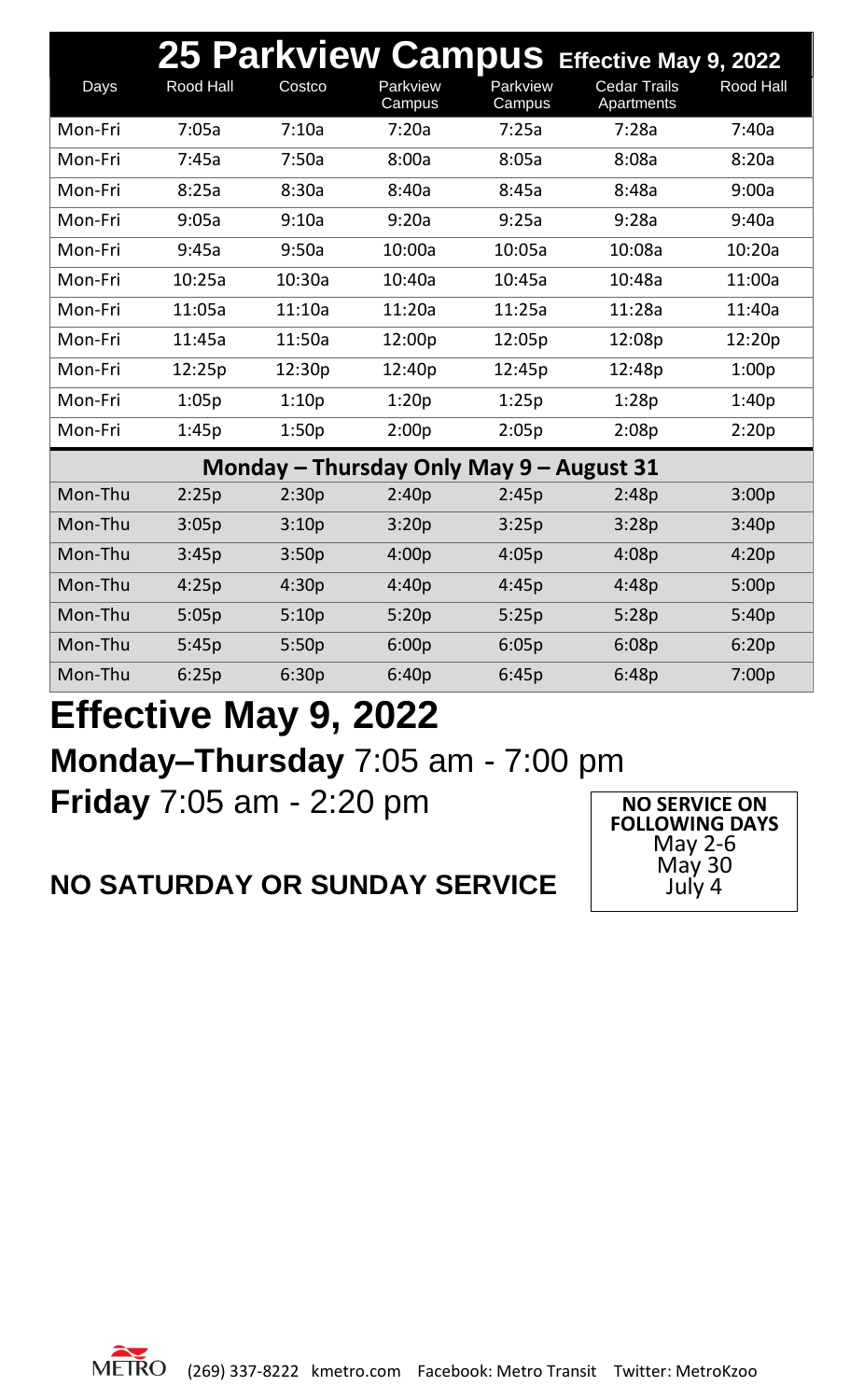| Route 26 Centre Effective May 2, 2022 |                                  |                                  |                                |                                        |                              |                                      |                              |                                  |  |
|---------------------------------------|----------------------------------|----------------------------------|--------------------------------|----------------------------------------|------------------------------|--------------------------------------|------------------------------|----------------------------------|--|
|                                       | Outbound<br>Leaves<br>Crossroads | Outbound<br>Arrives<br>Brown and | Outbound<br>Arrives<br>Walmart | Outbound<br>Arrives<br><b>Mulberry</b> | Inbound<br>Arrives<br>Meijer | Inbound<br>Arrives<br><b>Borgess</b> | Inbound<br>Arrives<br>Milham | Inbound<br>Arrives<br>Crossroads |  |
|                                       | Mall                             | Currier                          |                                | Point                                  |                              |                                      | <b>Meadows</b>               | Mall                             |  |
|                                       |                                  |                                  |                                | <b>Monday - Friday</b>                 |                              |                                      |                              |                                  |  |
|                                       |                                  |                                  |                                |                                        |                              |                                      | 6:33a                        | 6:42a                            |  |
|                                       | 6:45a                            | 6:55a                            | 6:58a                          | 7:03a                                  | 7:07a                        | 7:18a                                | 7:33a                        | 7:42a                            |  |
|                                       | 7:45a                            | 7:55a                            | 7:58a                          | 8:03a                                  | 8:07a                        | 8:18a                                | 8:33a                        | 8:42a                            |  |
|                                       | 8:45a                            | 8:55a                            | 8:58a                          | 9:03a                                  | 9:07a                        | 9:18a                                | 9:33a                        | 9:42a                            |  |
|                                       | 9:45a                            | 9:55a                            | 9:58a                          | 10:03a                                 | 10:07a                       | 10:18a                               | 10:33a                       | 10:42a                           |  |
| Friday                                | 10:45a                           | 10:55a                           | 10:58a                         | 11:03a                                 | 11:07a                       | 11:18a                               | 11:33a                       | 11:42a                           |  |
|                                       | 11:45a                           | 11:55a                           | 11:58a                         | 12:03p                                 | 12:07p                       | 12:18p                               | 12:33p                       | 12:42p                           |  |
|                                       | 12:45p                           | 12:55p                           | 12:58p                         | 1:03p                                  | 1:07p                        | 1:18p                                | 1:33p                        | 1:42p                            |  |
| Monday                                | 1:45p                            | 1:55p                            | 1:58p                          | 2:03p                                  | 2:07p                        | 2:18p                                | 2:33p                        | 2:42p                            |  |
|                                       | 2:45p                            | 2:55p                            | 2:58p                          | 3:03p                                  | 3:07p                        | 3:18p                                | 3:33p                        | 3:42p                            |  |
|                                       | 3:45p                            | 3:55p                            | 3:58p                          | 4:03p                                  | 4:07p                        | 4:18p                                | 4:33p                        | 4:42p                            |  |
|                                       | 4:45p                            | 4:55p                            | 4:58p                          | 5:03p                                  | 5:07p                        | 5:18p                                | 5:33p                        | 5:42p                            |  |
|                                       | 5:45p                            | 5:55p                            | 5:58p                          | 6:03p                                  | 6:07p                        | 6:18p                                | 6:33p                        | 6:42p                            |  |
|                                       | 6:45p                            | 6:55p                            | 6:58p                          | 7:03p                                  | 7:07p                        | 7:18p                                | 7:33p                        | 7:42p                            |  |
|                                       | 7:45p                            | 7:55p                            | 7:58p                          | 8:03p                                  | 8:07p                        | 8:18p                                | 8:33p                        | 8:42p                            |  |
|                                       | 8:45p                            | 8:55p                            | 8:58p                          | 9:03p                                  | 9:07p                        | 9:18p                                | 9:33p                        | 9:42p                            |  |
|                                       | <b>Saturday</b>                  |                                  |                                |                                        |                              |                                      |                              |                                  |  |
|                                       |                                  | $-$                              |                                |                                        |                              |                                      | 6:33a                        | 6:42a                            |  |
|                                       | 6:45a                            | 6:55a                            | 6:58a                          | 7:03a                                  | 7:07a                        | 7:18a                                | 7:33a                        | 7:42a                            |  |
|                                       | 7:45a                            | 7:55a                            | 7:58a                          | 8:03a                                  | 8:07a                        | 8:18a                                | 8:33a                        | 8:42a                            |  |
|                                       | 8:45a                            | 8:55a                            | 8:58a                          | 9:03a                                  | 9:07a                        | 9:18a                                | 9:33a                        | 9:42a                            |  |
|                                       | 9:45a                            | 9:55a                            | 9:58a                          | 10:03a                                 | 10:07a                       | 10:18a                               | 10:33a                       | 10:42a                           |  |
|                                       | 10:45a                           | 10:55a                           | 10:58a                         | 11:03a                                 | 11:07a                       | 11:18a                               | 11:33a                       | 11:42a                           |  |
|                                       | 11:45a                           | 11:55a                           | 11:58a                         | 12:03p                                 | 12:07p                       | 12:18p                               | 12:33p                       | 12:42p                           |  |
|                                       | 12:45p                           | 12:55p                           | 12:58p                         | 1:03p                                  | 1:07p                        | 1:18p                                | 1:33p                        | 1:42p                            |  |
| Saturday                              | 1:45p                            | 1:55p                            | 1:58p                          | 2:03p                                  | 2:07p                        | 2:18p                                | 2:33p                        | 2:42p                            |  |
|                                       | 2:45p                            | 2:55p                            | 2:58p                          | 3:03p                                  | 3:07p                        | 3:18p                                | 3:33p                        | 3:42p                            |  |
|                                       | 3:45p                            | 3:55p                            | 3:58p                          | 4:03p                                  | 4:07p                        | 4:18p                                | 4:33p                        | 4:42p                            |  |
|                                       | 4:45p                            | 4:55p                            | 4:58p                          | 5:03p                                  | 5:07p                        | 5:18p                                | 5:33p                        | 5:42p                            |  |
|                                       | 5:45p                            | 5:55p                            | 5:58p                          | 6:03p                                  | 6:07p                        | 6:18p                                | 6:33p                        | 6:42p                            |  |
|                                       | 6:45p                            | 6:55p                            | 6:58p                          | 7:03p                                  | 7:07p                        | 7:18p                                | 7:33p                        | 7:42p                            |  |
|                                       | 7:45p<br>8:45p                   | 7:55p                            | 7:58p<br>8:58p                 | 8:03p                                  | 8:07p<br>9:07p               | 8:18p                                | 8:33p                        | 8:42p<br>9:42p                   |  |
|                                       |                                  | 8:55p                            |                                | 9:03p                                  |                              | 9:18p                                | 9:33p                        |                                  |  |
|                                       | --                               |                                  |                                | <b>Sunday</b>                          | --                           | --                                   | 9:33a                        | 9:42a                            |  |
|                                       | 9:45a                            | 9:55a                            | 9:58a                          | 10:03a                                 | 10:07a                       | 10:18a                               | 10:33a                       | 10:42a                           |  |
|                                       | 10:45a                           | 10:55a                           | 10:58a                         | 11:03a                                 | 11:07a                       | 11:18a                               | 11:33a                       | 11:42a                           |  |
|                                       | 11:45a                           | 11:55a                           | 11:58a                         | 12:03p                                 | 12:07p                       | 12:18p                               | 12:33p                       | 12:42p                           |  |
| Sunday                                | 12:45p                           | 12:55p                           | 12:58p                         | 1:03p                                  | 1:07p                        | 1:18p                                | 1:33p                        | 1:42p                            |  |
|                                       | 1:45p                            | 1:55p                            | 1:58p                          | 2:03p                                  | 2:07p                        | 2:18p                                | 2:33p                        | 2:42p                            |  |
|                                       | 2:45p                            | 2:55p                            | 2:58p                          | 3:03p                                  | 3:07p                        | 3:18p                                | 3:33p                        | 3:42p                            |  |
|                                       | 3:45p                            | 3:55p                            | 3:58p                          | 4:03p                                  | 4:07p                        | 4:18p                                | 4:33p                        | 4:42p                            |  |
|                                       |                                  |                                  | <b>Effective May 2, 2022</b>   |                                        |                              |                                      |                              |                                  |  |

**Monday–Friday** 6:33 am - 9:42 pm Hourly Service **Saturday** 6:33 am - 9:42 pm Hourly Service **Sunday** 9:33 am - 4:42 pm Hourly Service